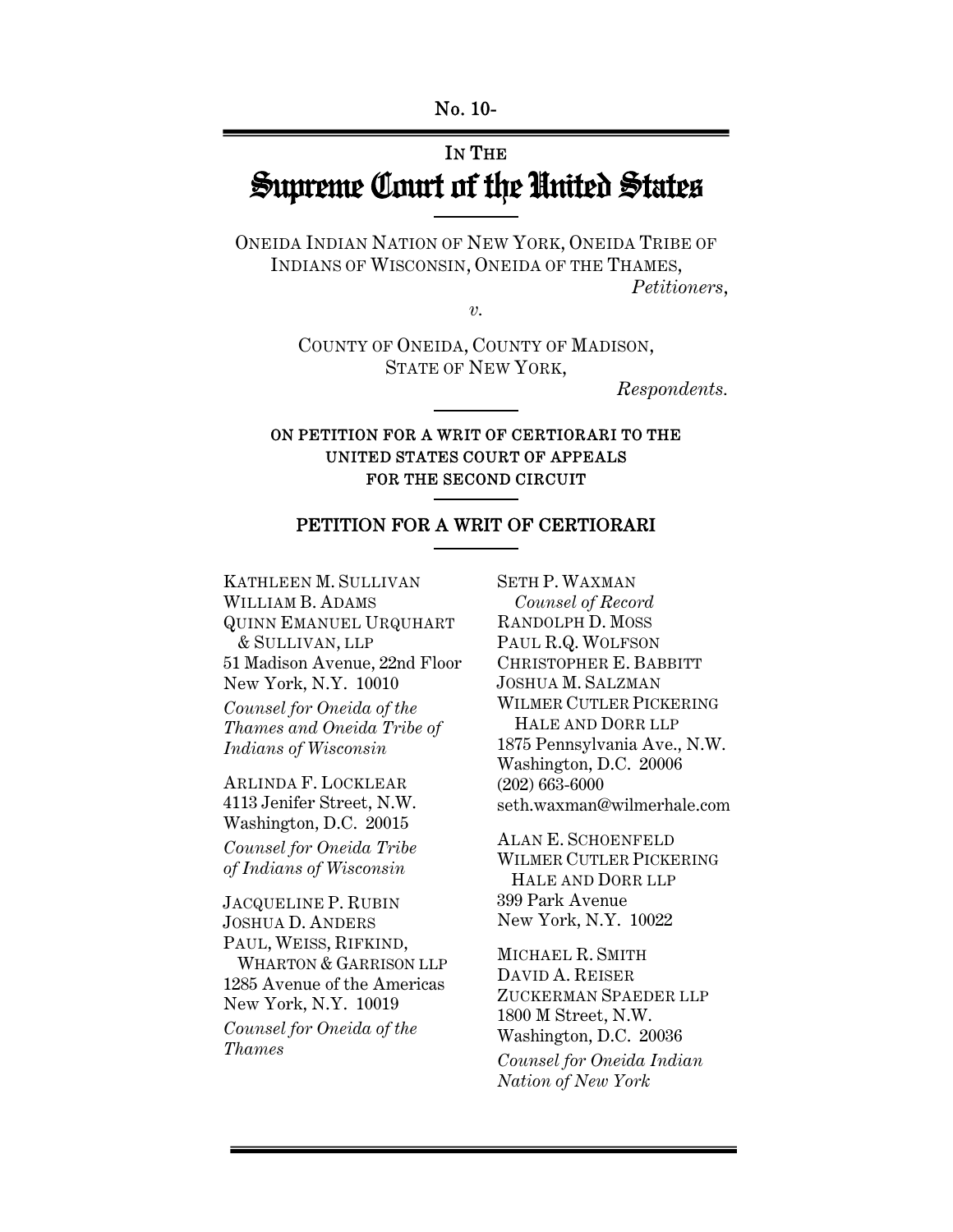#### QUESTIONS PRESENTED

1. Whether the court of appeals contravened this Court's decisions in *Oneida Indian Nation of New York*  v. *County of Oneida*, 470 U.S. 226 (1985), and *City of Sherrill* v. *Oneida Indian Nation*, 544 U.S. 197 (2005), by ruling that "equitable considerations" rendered petitioners' claims for money damages for the dispossession of their tribal lands in violation of federal law void *ab initio*.

2. Whether the court of appeals impermissibly encroached on the legislative power of Congress by relying on "equitable considerations" to bar petitioners' claims as untimely, even though they were brought within the statute of limitations fixed by Congress for the precise tribal land claims at issue.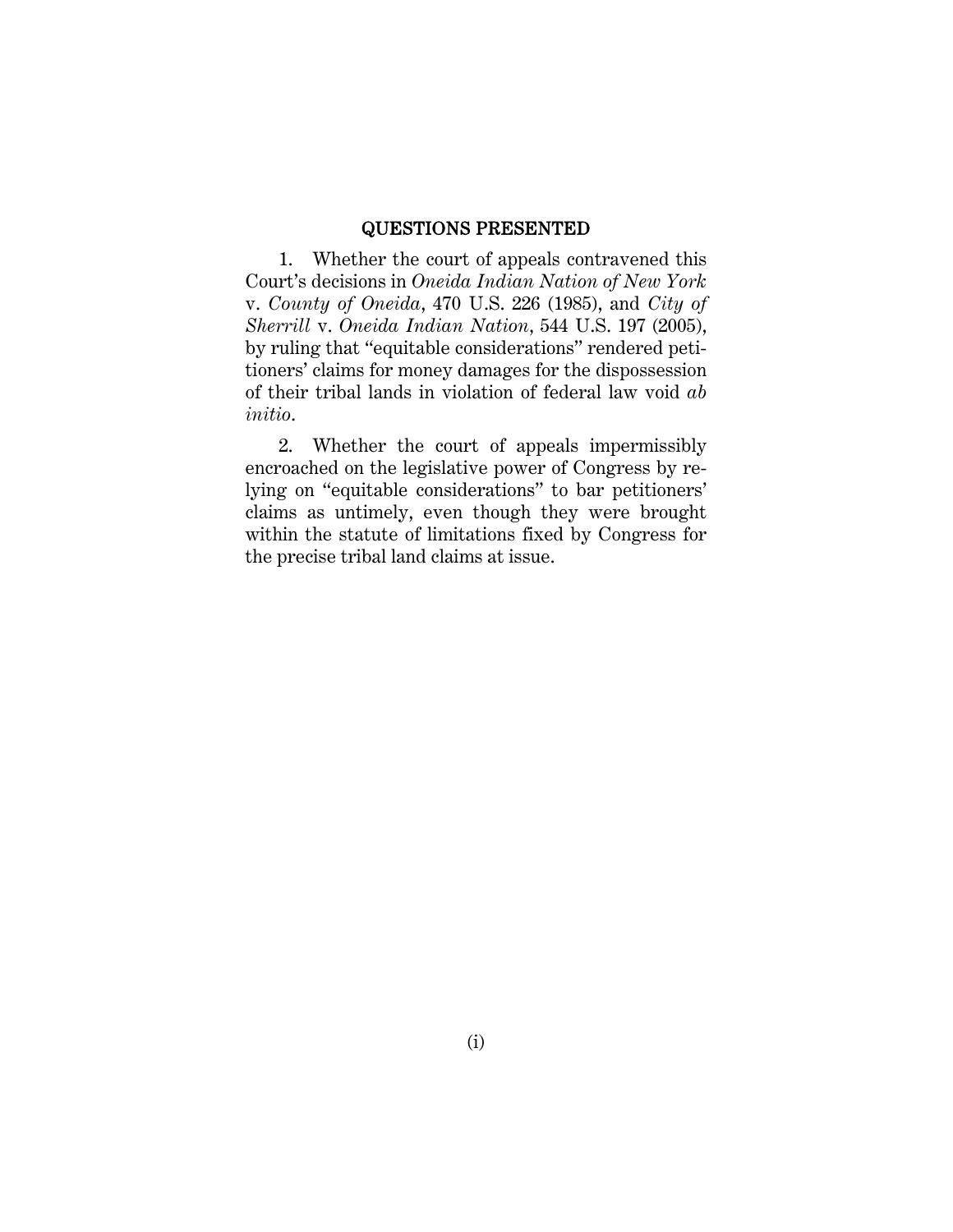### PARTIES TO THE PROCEEDING

Petitioners Oneida Indian Nation of New York, Oneida Tribe of Indians of Wisconsin, and Oneida of the Thames were plaintiffs in the district court and appellees/cross-appellants in the court of appeals. The United States was intervenor-plaintiff in the district court and appellee/cross-appellant in the court of appeals.

Respondents were defendants in the district court and appellants/cross-appellees in the court of appeals.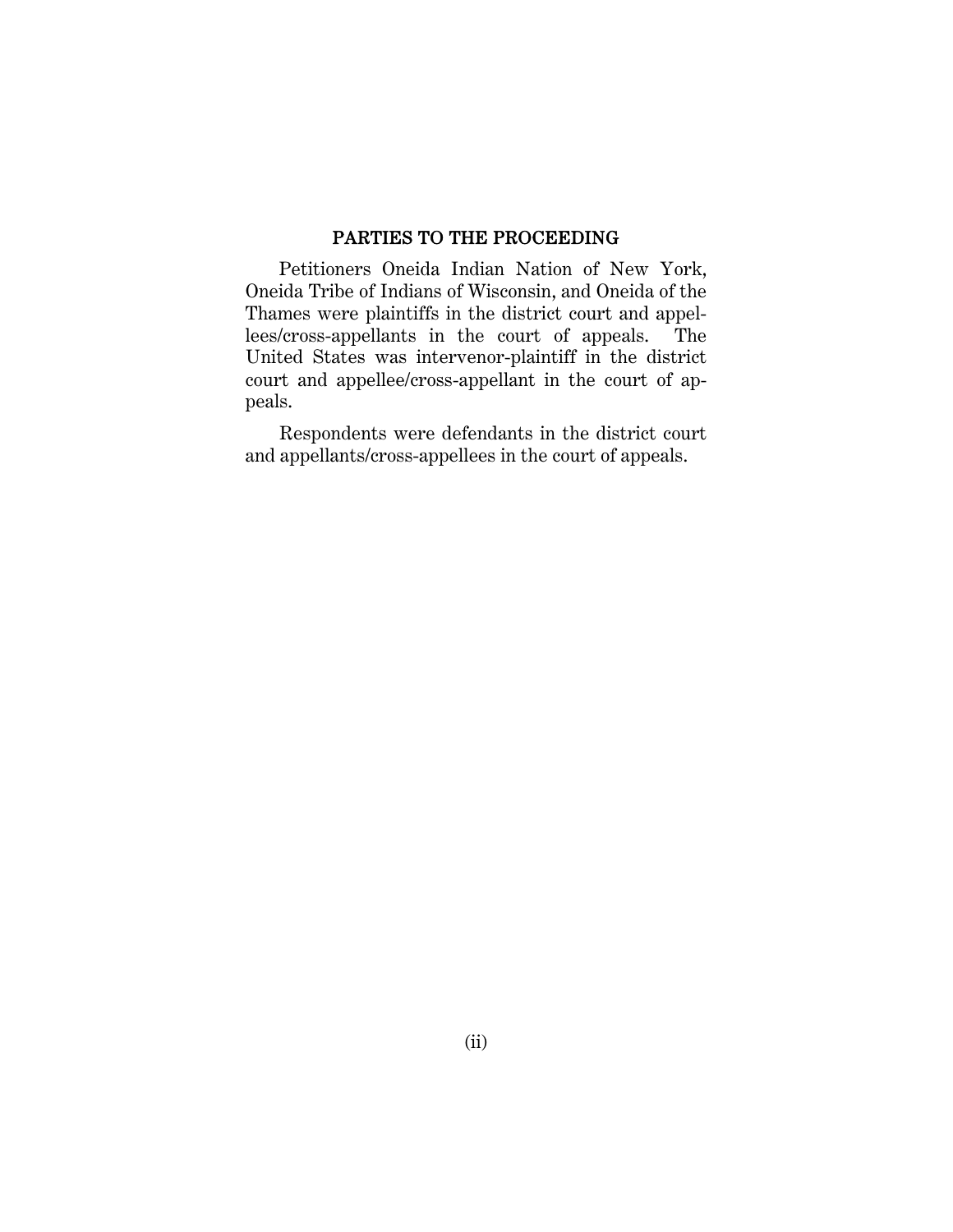## TABLE OF CONTENTS

| Page                                                                                                              |
|-------------------------------------------------------------------------------------------------------------------|
|                                                                                                                   |
|                                                                                                                   |
|                                                                                                                   |
|                                                                                                                   |
|                                                                                                                   |
|                                                                                                                   |
|                                                                                                                   |
| A.                                                                                                                |
| Congressional Action On Indian Land<br>В.                                                                         |
|                                                                                                                   |
| 1.                                                                                                                |
| 2.                                                                                                                |
| 3.                                                                                                                |
| The Second Circuit's Cayuga deci-<br>4.                                                                           |
|                                                                                                                   |
|                                                                                                                   |
| REASONS FOR GRANTING THE PETITION  15                                                                             |
| THE SECOND CIRCUIT'S DECISION CON-<br>L.<br>FLICTS WITH THIS COURT'S DECISIONS IN                                 |
| This Court Has Ruled That Indian<br>A.<br>May Claim Damages For<br>Tribes<br>Wrongful Dispossession Of Their His- |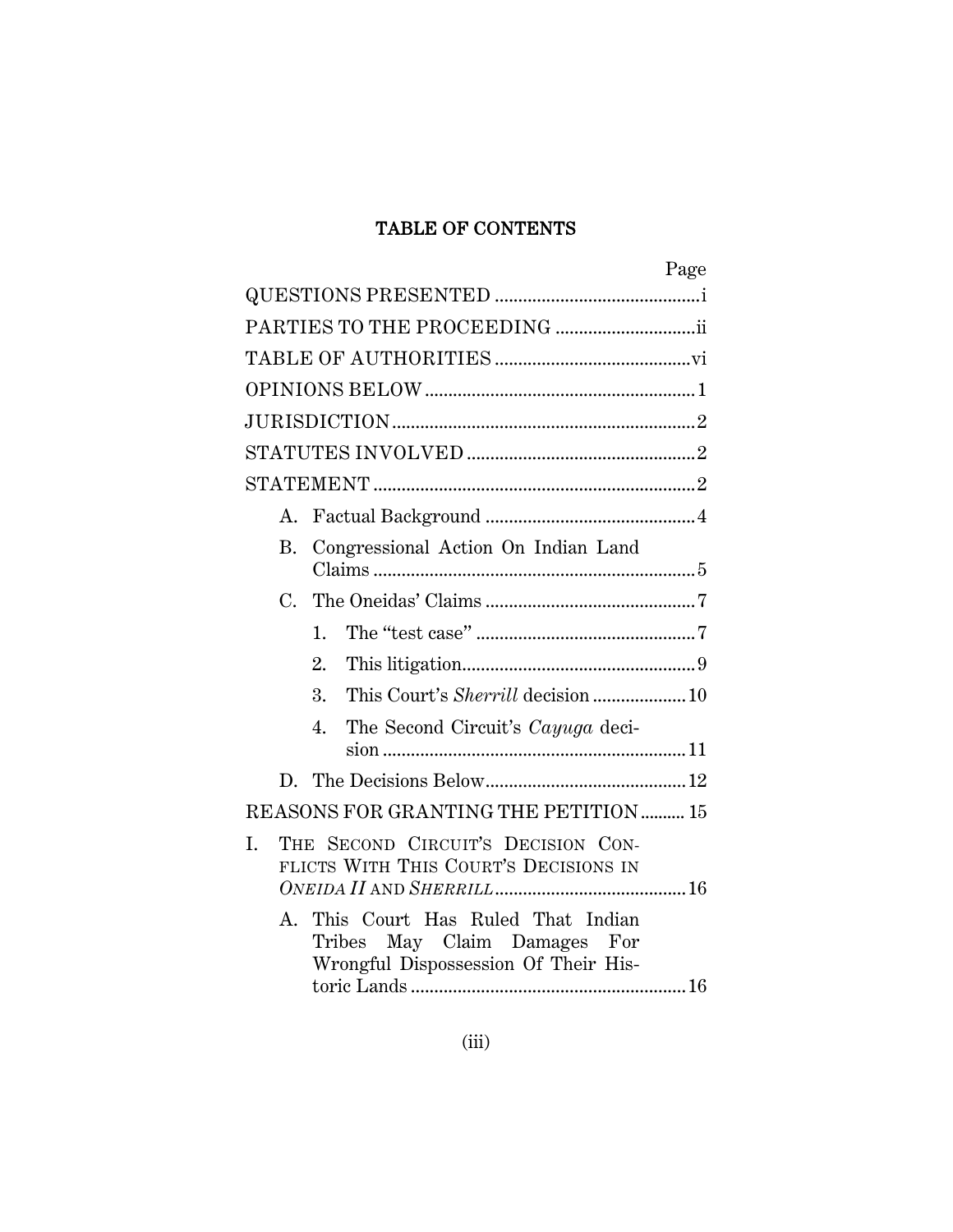## TABLE OF CONTENTS—Continued

| B. The Court Of Appeals' Dismissal Of<br>The Oneidas' Claims Contradicts This                                                                             |  |
|-----------------------------------------------------------------------------------------------------------------------------------------------------------|--|
| The "possessory" claims are indis-<br>1.<br>tinguishable from the claims ap-                                                                              |  |
| The "non-possessory" claims are<br>2.<br>not "disruptive" under Sherrill 23                                                                               |  |
| C. This Case Is Distinct From Cayuga In                                                                                                                   |  |
| II. THE DECISION BELOW NULLIFIES CON-<br>GRESS'S CONSIDERED JUDGMENT TO AL-<br>LOW TRIBES TO MAINTAIN CLAIMS ARIS-<br>ING FROM THE ILLEGAL ACQUISITION OF |  |
|                                                                                                                                                           |  |
| APPENDIX A: Opinion of the United States<br>Court of Appeals for the Second Circuit                                                                       |  |
| APPENDIX B: Memorandum-Decision and<br>Order of the United States District Court<br>for the Northern District of New York                                 |  |
| APPENDIX C: Memorandum-Decision and<br>Order of the United States District Court<br>for the Northern District of New York                                 |  |
|                                                                                                                                                           |  |

iv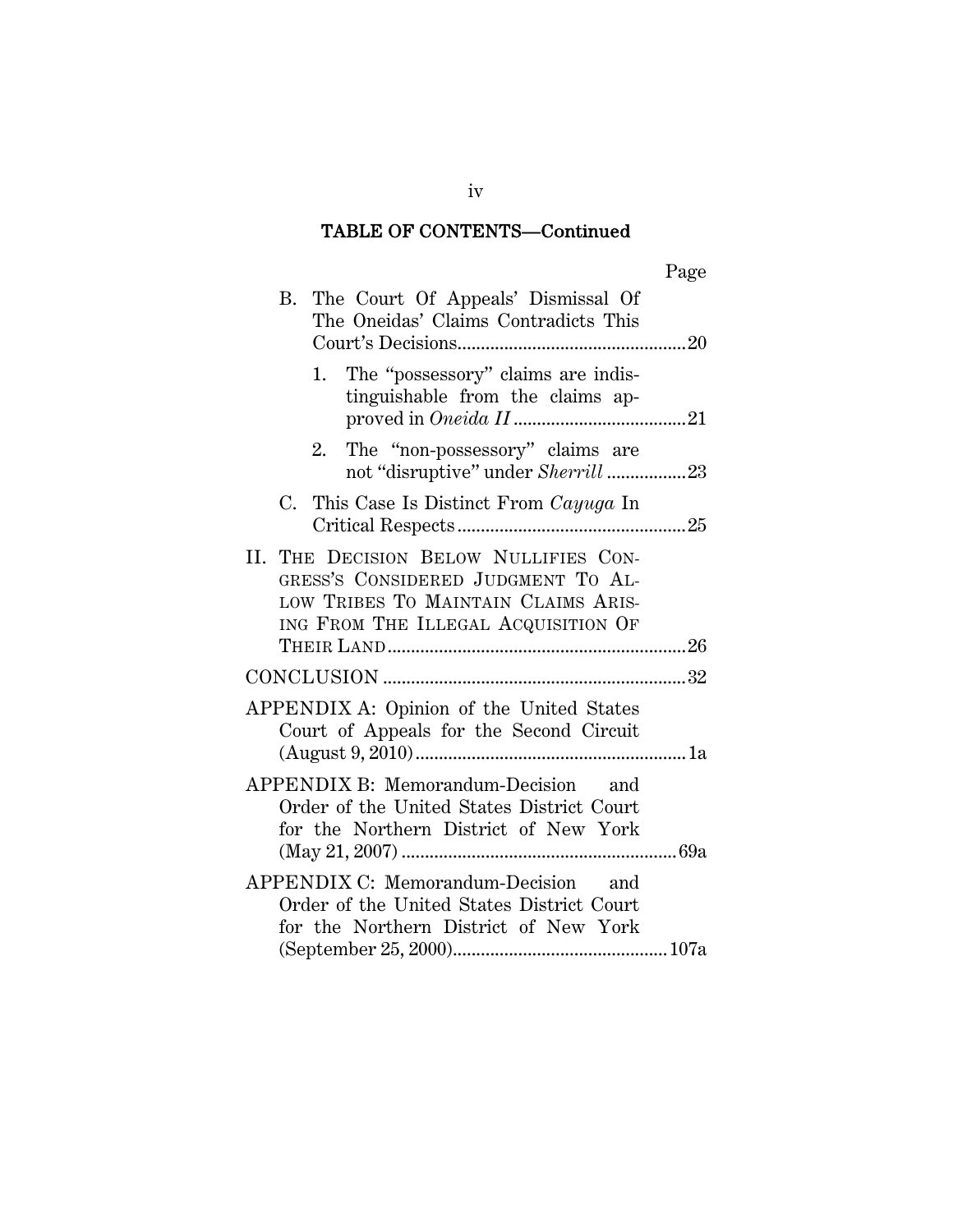## TABLE OF CONTENTS—Continued

| APPENDIX D: Order of the United States<br>Court of Appeals for the Second Circuit<br>denying petitions for rehearing and rehear-                                                     |  |
|--------------------------------------------------------------------------------------------------------------------------------------------------------------------------------------|--|
| APPENDIX E: Order of the United States<br>Court of Appeals for the Second Circuit<br>granting motion to appeal an interlocutory<br>order of the district court (July 13, 2007)  185a |  |
|                                                                                                                                                                                      |  |
| APPENDIX G: 28 U.S.C. § 2415  189a                                                                                                                                                   |  |
| APPENDIX H: Nonintercourse Act of 1793,                                                                                                                                              |  |
| APPENDIX I: Department of the Interior,<br>Bureau of Indian Affairs, Statute of Limi-<br>tations Claim List, 48 Fed. Reg. 13,698                                                     |  |

v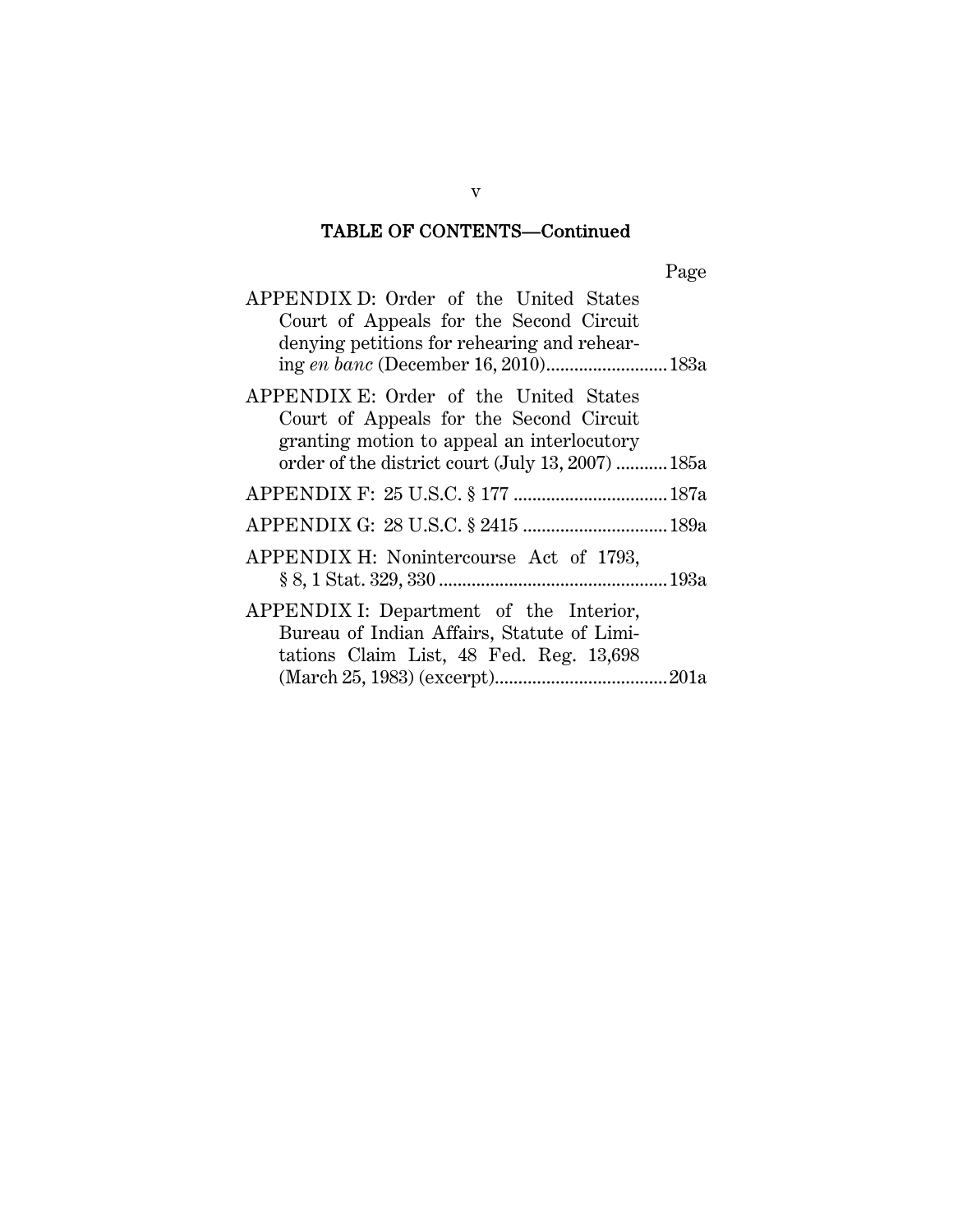# TABLE OF AUTHORITIES

## CASES

Page(s)

| Agency Holding Corp. v. Malley-Duff & Asso-                                                   |
|-----------------------------------------------------------------------------------------------|
| Cayuga Indian Nation of New York v. Pataki,<br>413 F.3d 266 (2d Cir. 2005) 11, 12, 21, 24, 26 |
| Cayuga Indian Nation of New York v. Pataki,                                                   |
| City of Sherrill v. Oneida Indian Nation,                                                     |
| Deere v. St. Lawrence River Power Co., 32 F.2d                                                |
| FPC v. Tuscarora Indian Nation, 362 U.S. 99                                                   |
| Felix v. Patrick, 145 U.S. 317 (1892)  19                                                     |
| Holmberg v. Armbrecht, 327 U.S. 392 (1946)30                                                  |
| Johnson v. Long Island Railroad Co., 56 N.E.                                                  |
| Johnson v. Railway Express Agency, Inc.,                                                      |
|                                                                                               |
| Lyons Partnership v. Morris Costumes, Inc.,                                                   |
| Miller v. Maxwell's International Inc.,                                                       |
| Mobil Oil Corp. v. Higginbotham, 436 U.S. 618                                                 |
| Morgan v. Koch, 419 F.2d 993 (7th Cir. 1969) 28                                               |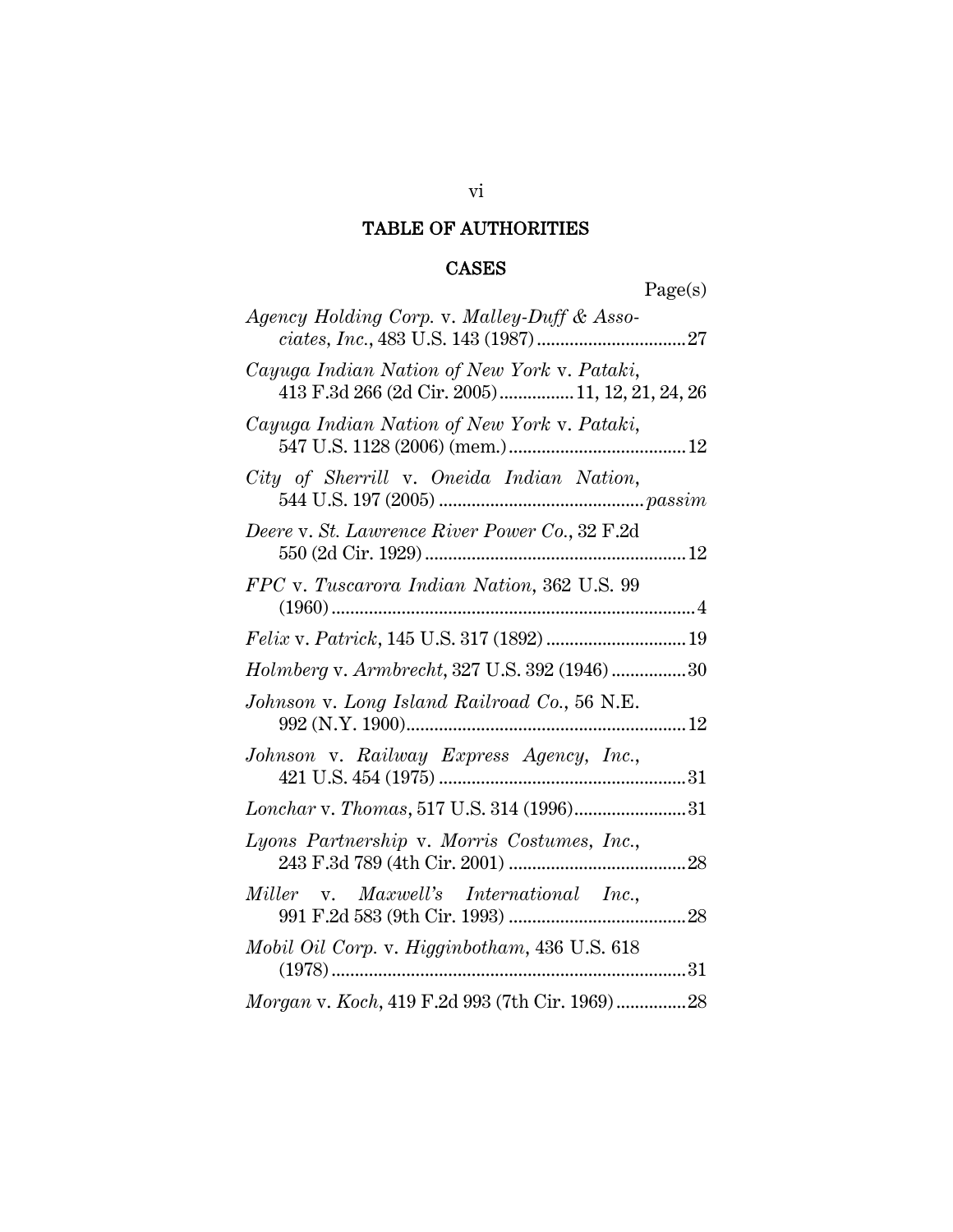| я от<br>÷ |
|-----------|
|-----------|

| Norwest Bank Worthington v. Ahlers, 485 U.S.                                                   |
|------------------------------------------------------------------------------------------------|
| Oneida Indian Nation of New York v. County                                                     |
| Oneida Indian Nation of New York State v.<br><i>Oneida County, N.Y., 464 F.2d 916 (2d Cir.</i> |
| Oneida Indian Nation of New York v. County<br>of Oneida, 217 F. Supp. 2d 292 (N.D.N.Y.         |
| Oneida Indian Nation of New York v. County                                                     |
| Oneida Indian Nation of New York State v.<br>Oneida County, 719 F.2d 525 (2d Cir. 1983)5       |
| People ex rel. Cayuga Nation of Indians v.<br>Commissioners of Land Office, 100 N.E.           |
| Rodriguez de Quijas v. Shearson/American                                                       |
| Seneca Nation of Indians v. Appleby, 89 N.E.                                                   |
| Shoshone Tribe of Indians v. United States,                                                    |
| United States v. Mack, 295 U.S. 480 (1935)27                                                   |
| United States v. Minnesota, 270 U.S. 181 (1926)24                                              |
| United States v. Oakland Cannabis Buyers'<br>Cooperative, 532 U.S. 483 (2001)27, 28, 31        |

vii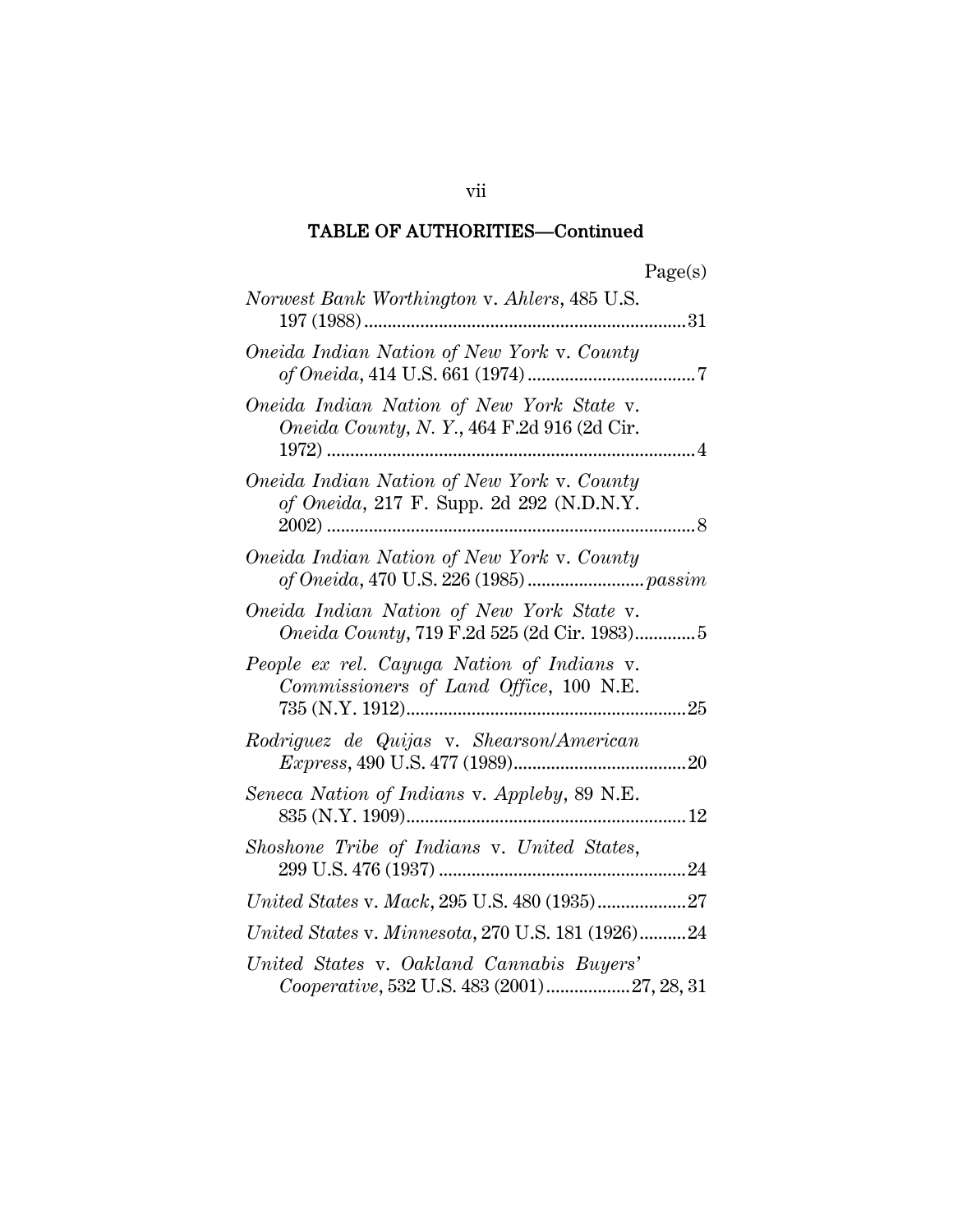| 'aore<br>M.<br>s |
|------------------|
|------------------|

| <i>United States v. Pataki</i> , 547 U.S. 1128 (2006) |  |
|-------------------------------------------------------|--|
| United States v. Rodriguez-Aguirre, 264 F.3d          |  |
| Yankton Sioux Tribe of Indians v. United              |  |

## **STATUTES**

| Rhode Island Indian Claims Settlement Act,                                               |  |
|------------------------------------------------------------------------------------------|--|
| Maine Indian Claims Settlement Act,                                                      |  |
| Mohegan Nation (Connecticut) Land Claims<br>Settlement Act, 25 U.S.C. §§ 1775 et seq. 30 |  |
|                                                                                          |  |
| Pub. L. No. 89-505, 80 Stat 304 (1966) (codified                                         |  |
|                                                                                          |  |
|                                                                                          |  |
|                                                                                          |  |
|                                                                                          |  |

## LEGISLATIVE MATERIALS

| S. Rep. No. 92-1253 (1972), reprinted in 1972 |  |
|-----------------------------------------------|--|
| U.S.C.C.A.N. 3592                             |  |
|                                               |  |

viii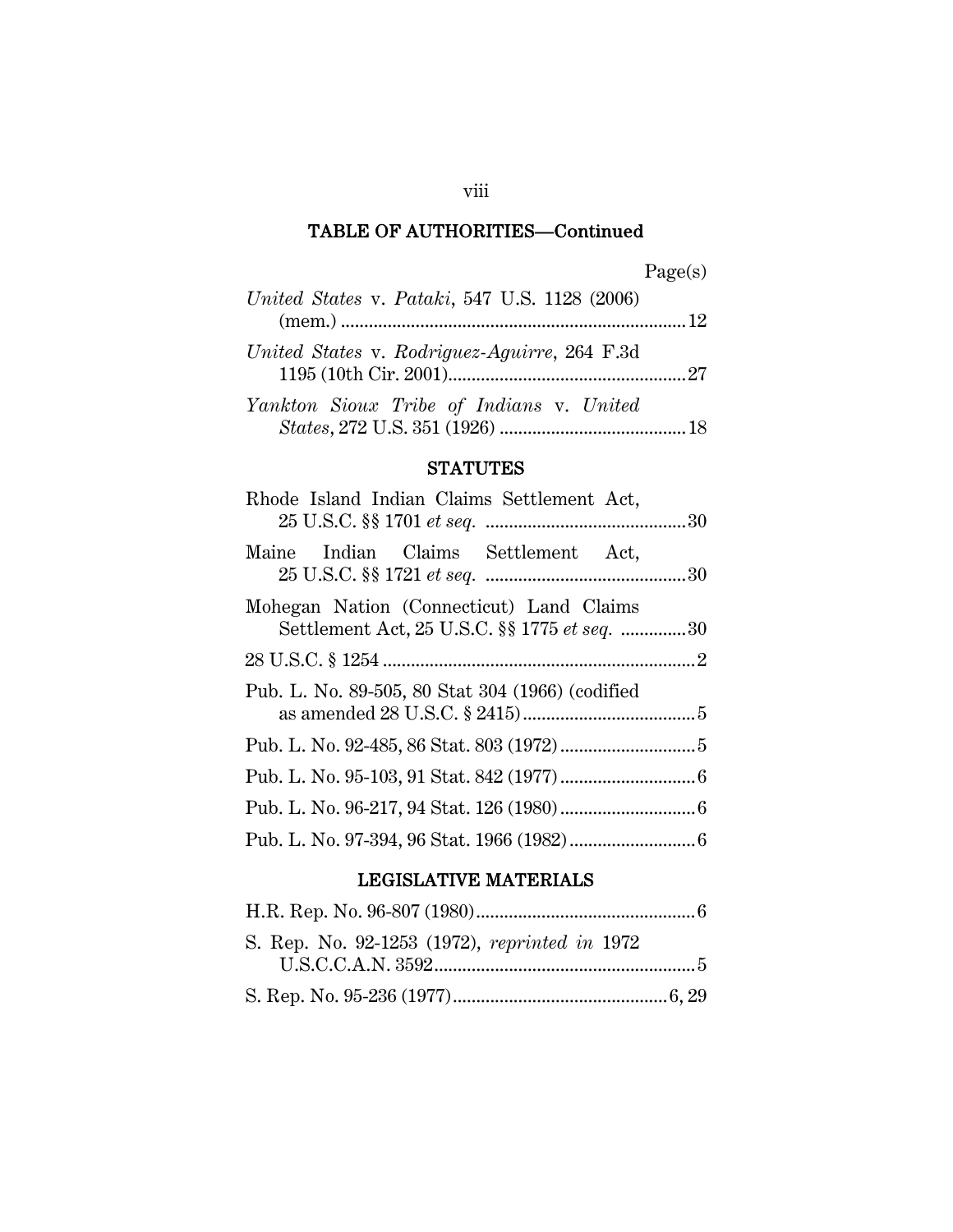| The Extension for Commencing Actions on<br>Behalf of Indians: Hearing on S. 3377 and<br>H.R. 13825 Before the Subcommittee on<br>Indian Affairs of the Senate Committee on<br>Interior and Insular Affairs, 92d Cong. |  |
|-----------------------------------------------------------------------------------------------------------------------------------------------------------------------------------------------------------------------|--|
| Statute of Limitations Extension for Indian<br>Claims: Hearing on S. 1377 Before the<br>Senate Select Committee on Indian Af-                                                                                         |  |
| 123 Cong. Rec. 22,165 (1977) (statement of Rep.                                                                                                                                                                       |  |
| 123 Cong. Rec. 22,169 (1977) (statement of Rep.                                                                                                                                                                       |  |
| 123 Cong. Rec. 22,170 (1977) (statement of Rep.                                                                                                                                                                       |  |
| 123 Cong. Rec. 22,502 (1977) (statement of Rep.                                                                                                                                                                       |  |

## TREATIES

|--|--|

## OTHER AUTHORITIES

| Appellants' Br., Cayuga Indian Nation of New         |  |
|------------------------------------------------------|--|
| <i>York v. Pataki</i> , 413 F.3d 266 (2d Cir. 2005), |  |
|                                                      |  |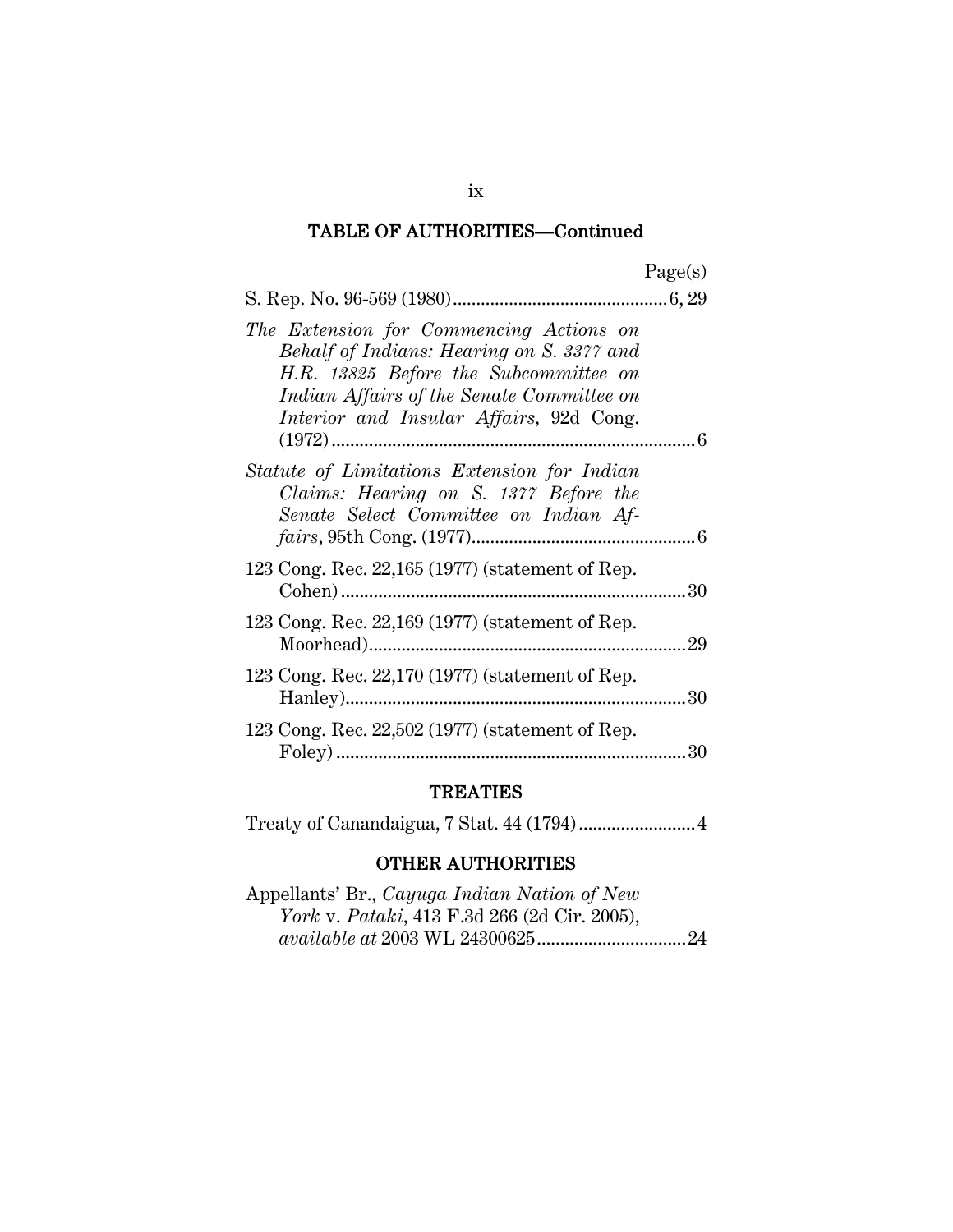| Appellees' Br., Cayuga Indian Nation of New<br><i>York v. Pataki</i> , 413 F.3d 266 (2d Cir. 2005), |  |
|-----------------------------------------------------------------------------------------------------|--|
| Order (Dkt. No. 121), Oneida Indian Nation of<br>New York v. County of Oneida, No. 5:70-            |  |
| Resp. Br., Oneida Indian Nation of New York<br>v. County of Oneida, U.S. No. 83-1240,               |  |
| Transcript of Oral Argument, City of Sherrill<br>v. Oneida Indian Nation, U.S. No. 03-855,          |  |
| U.S. Br., Oneida Indian Nation of New York<br>v. County of Oneida, U.S. No. 83-1240,                |  |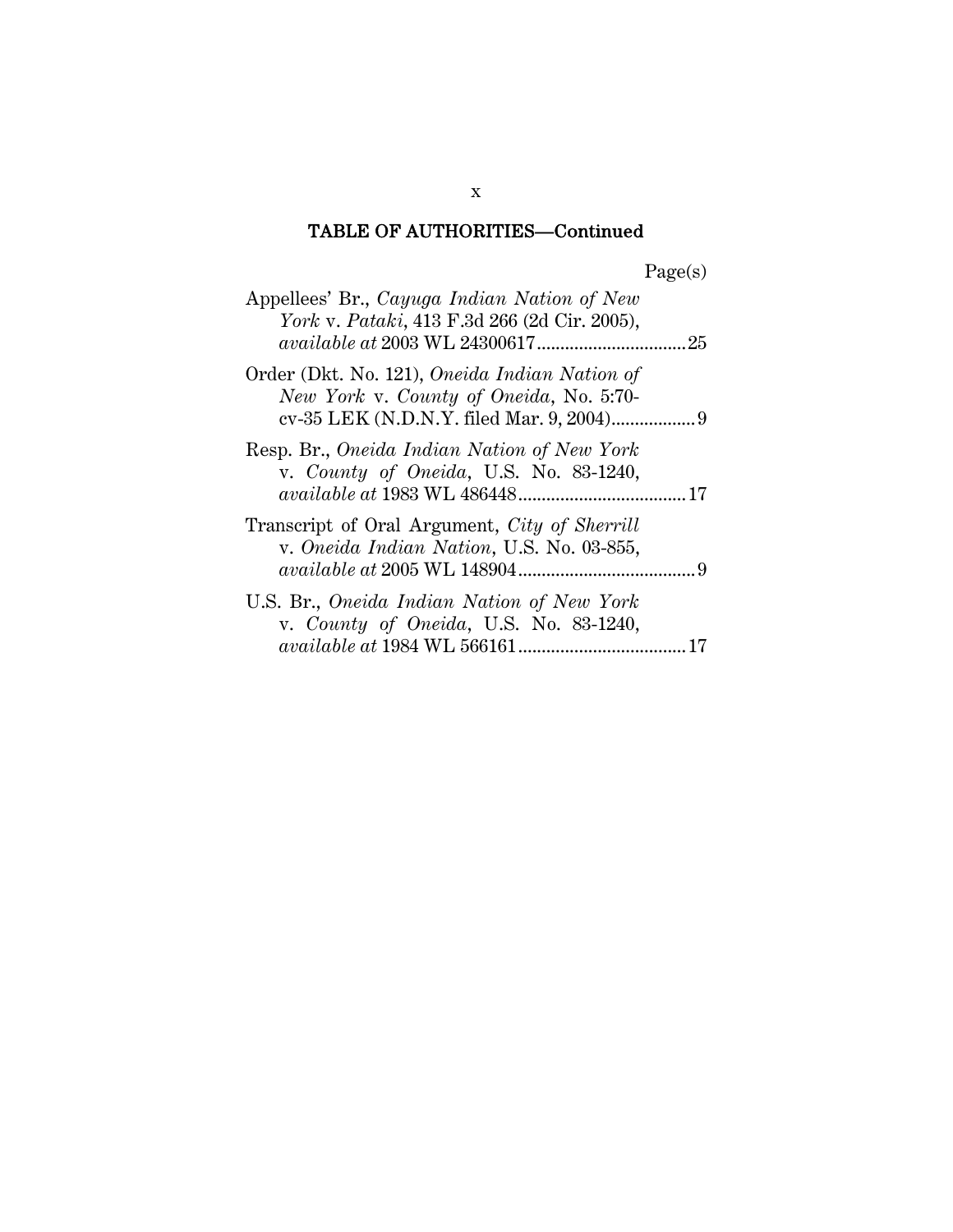# IN THE Supreme Court of the United States

## No. 10-

ONEIDA INDIAN NATION OF NEW YORK, ONEIDA TRIBE OF INDIANS OF WISCONSIN, ONEIDA OF THE THAMES, *Petitioners*,

*v.* 

COUNTY OF ONEIDA, COUNTY OF MADISON, STATE OF NEW YORK,

*Respondents.* 

## ON PETITION FOR A WRIT OF CERTIORARI TO THE UNITED STATES COURT OF APPEALS FOR THE SECOND CIRCUIT

## PETITION FOR A WRIT OF CERTIORARI

Petitioners Oneida Indian Nation of New York, Oneida Tribe of Indians of Wisconsin, and Oneida of the Thames (together, the Oneidas) respectfully petition for a writ of certiorari to review the judgment of the court of appeals in this case.

### OPINIONS BELOW

The opinion of the court of appeals (App. 1a-68a) is reported at 617 F.3d 114. The principal opinion of the district court (App. 69a-105a) is reported at 500 F. Supp. 2d 128. An earlier opinion of the district court (107a-181a) is reported at 199 F.R.D. 61.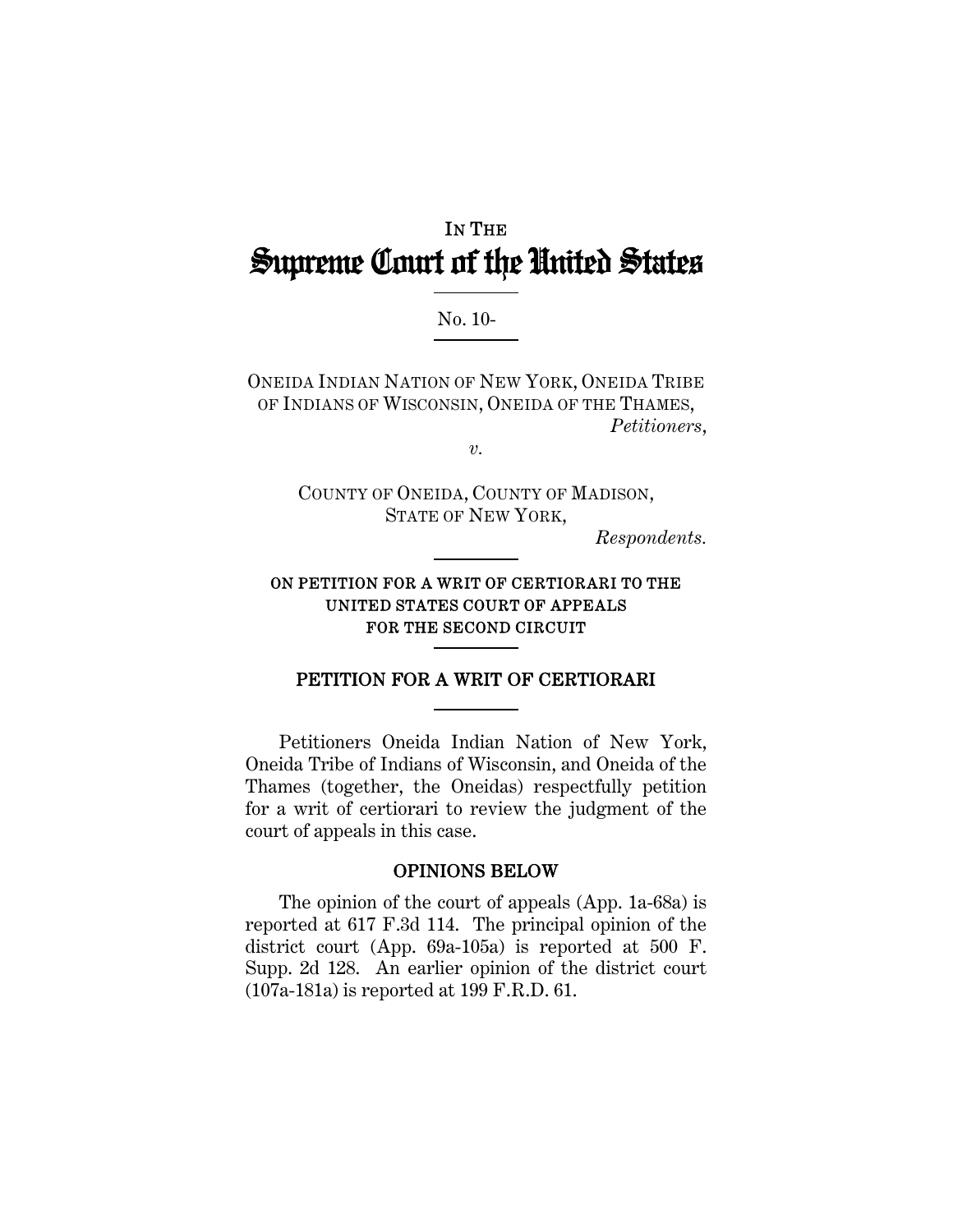#### **JURISDICTION**

The judgment of the court of appeals was entered on August 9, 2010. App. 52a-53a. Petitions for rehearing were denied on December 16, 2010. App. 183a. On March 4, 2011, Justice Ginsburg extended the time for filing a petition for a writ of certiorari to and including April 15, 2011, and on April 6, 2011, further extended the time for filing to and including May 16, 2011. The jurisdiction of this Court rests on 28 U.S.C. § 1254(1).

#### STATUTES INVOLVED

The following statutory provisions are reproduced in the appendix to this Petition: the Nonintercourse Act of 1793, § 8, 1 Stat. 329, 330 (App. 194a-195a); the Nonintercourse Act as amended, 25 U.S.C. § 177 (App. 187a); and the Indian Claims Limitation Act, 28 U.S.C. § 2415 (App. 189a-192a).

#### STATEMENT

The decision below purports to extinguish on "equitable" grounds Indian land claims that are indistinguishable from those that this Court affirmed as a valid basis for liability in *Oneida Indian Nation of New York* v. *County of Oneida*, 470 U.S. 226 (1985) (*Oneida II*). The decision is in serious conflict with controlling decisions of this Court and the policy judgment of Congress embodied in the Indian Claims Limitation Act (ICLA).

In *Oneida II*, this Court held that the Oneidas petitioners here—could maintain an action for money damages to remedy the dispossession of their aboriginal lands in violation of the Nonintercourse Act. *Oneida II* permitted Indian land claims like the Oneidas' to proceed on their merits in federal court despite the fact, just as obvious then as now, that they in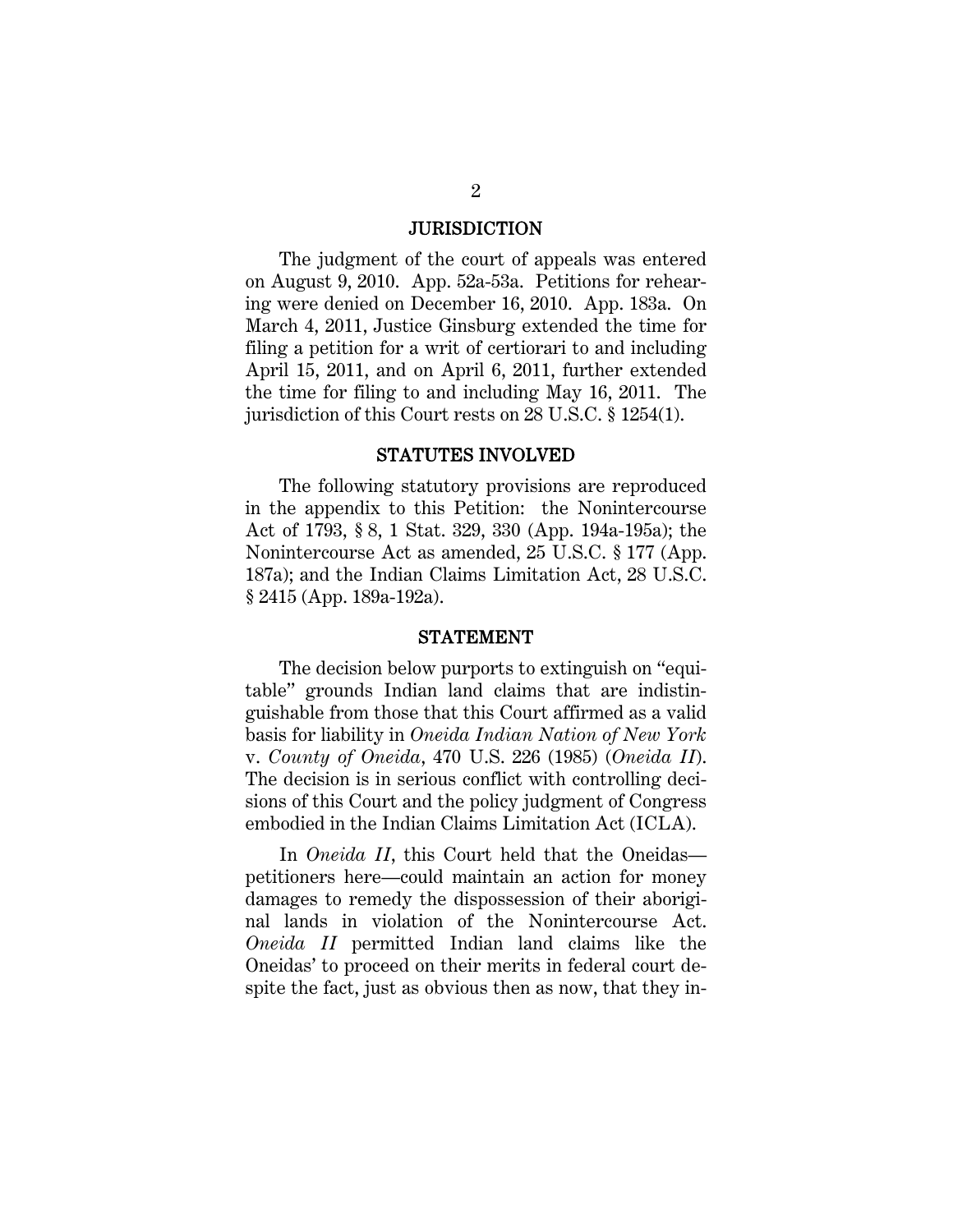volve "claims dating back more than a century and a half," 470 U.S. at 253. *Oneida II* emphasized that Congress had balanced the societal interests at stake and had determined, in ICLA, to allow such claims to proceed so long as they fell within a prescribed statutory limitations period. In *City of Sherrill* v. *Oneida Indian Nation*, 544 U.S. 197, 221 (2005), the Court expressly declined to disturb that holding and reiterated that, under *Oneida II*, "the Oneidas could maintain a federal common-law claim for damages for ancient wrongdoing," *id.* at 202.

The court of appeals, in sharp contrast, required the outright dismissal of the Oneidas' claims, creating square conflicts with *Oneida II* and *Sherrill*, as well as the statutory balance struck by ICLA. Both conflicts warrant this Court's review. This Court's decisions and the legislative judgments that they honor dictated that the Oneidas could maintain their claims. The Second Circuit's decision would have required dismissal of the very complaint filed in *Oneida II*, upon which this Court affirmed a finding of liability.

Further, the Second Circuit's decision improperly replaces the congressional policy embodied in ICLA with the panel majority's own conception of the fairness of allowing tribes to recover for the dispossession of their historic lands. Nothing in *Sherrill*, which merely imposed equitable limitations on *remedies* available to tribes seeking to recover rights to their historic lands, permits either result. Because the decision below fails to respect both the controlling force of this Court's decisions and the considered judgment of Congress, certiorari is warranted.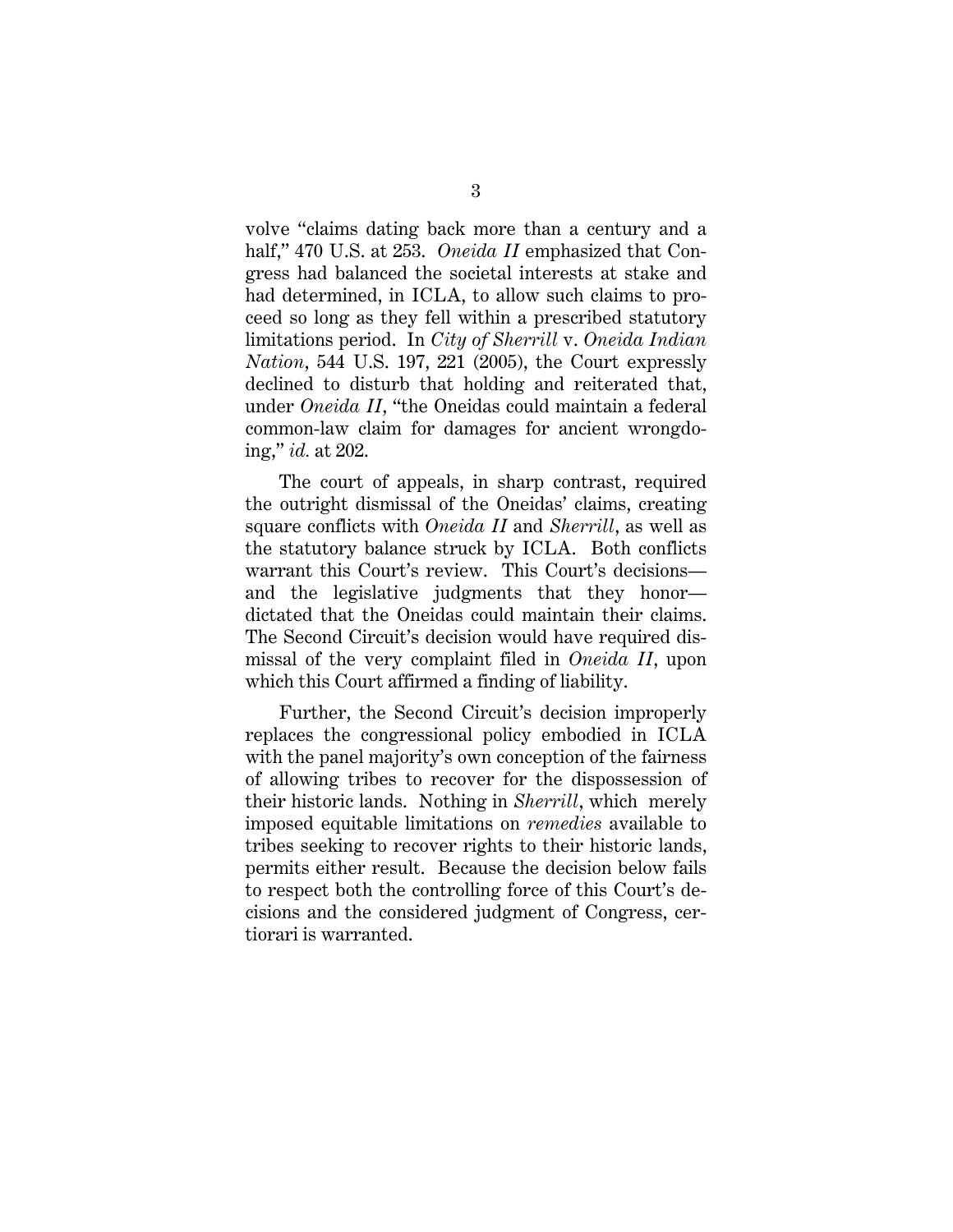#### A. Factual Background

The Oneidas originally possessed and occupied about six million acres in central New York. Even after the State of New York obtained most of the Oneidas' territory in 1788, the Oneidas retained a reservation of about 300,000 acres. *Oneida II*, 470 U.S. at 231. In 1794, the federal Treaty of Canandaigua (7 Stat. 44) recognized the Oneidas' right to possession of that reservation. 470 U.S. at 231 & n.1.

"With the adoption of the Constitution, Indian relations became the exclusive province of federal law." *Oneida II*, 470 U.S. at 234. In 1790, Congress passed the Indian Trade and Intercourse Act (the Nonintercourse Act), which "prohibited the conveyance of Indian land except where such conveyances were entered pursuant to the treaty power of the United States." *Id*. at 231-232. By requiring federal approval of all conveyances of Indian land, Congress intended "to prevent unfair, improvident or improper disposition" of tribal lands. *FPC* v. *Tuscarora Indian Nation*, 362 U.S. 99, 119 (1960). President Washington pledged that the law would be "security for the remainder of your lands.... The General Government will never consent to your being defrauded, but it will protect you in all your just rights.'" *Oneida Indian Nation of N.Y. State* v. *Oneida County, N.Y*., 464 F.2d 916, 918-919 (2d Cir. 1972) (quoting President Washington's address to the Six Nations). Congress strengthened the Nonintercourse Act in 1793 by providing that "no purchase" made in violation of the Act "shall be of any validity in law or equity" and subjecting violators to criminal penalties (App. 193a); with limited amendment, it remains in force to this day (App. 187a).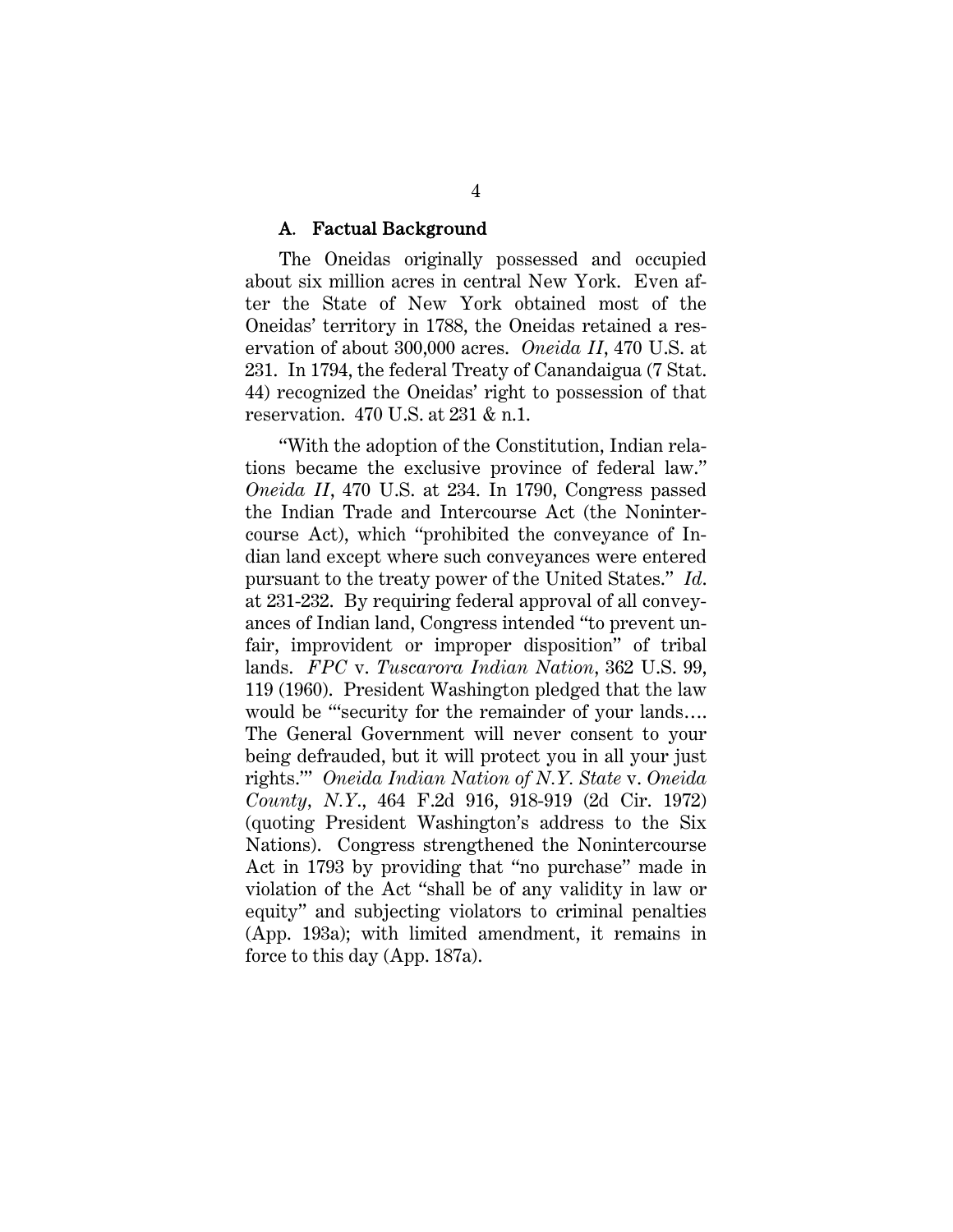Notwithstanding the Nonintercourse Act and the Treaty of Canandaigua—and despite repeated warnings from the federal government—New York began acquiring land from the Oneidas without the required federal approval. In the first of a series of unlawful purchases beginning in 1795, New York paid about \$0.50 per acre for land that was promptly resold to non-Indian settlers for roughly \$3.53 per acre. *Oneida Indian Nation of N.Y. State* v. *Oneida County*, 719 F.2d 525, 529 (2d Cir. 1983). By 1846, New York had unlawfully acquired the vast majority of the Oneidas' 300,000 acre reservation.

#### B. Congressional Action On Indian Land Claims

In 1966, Congress for the first time enacted a general statute of limitations for suits by the United Sates, including a six-year limitations period for claims brought to fulfill its trust obligation to Indian tribes. Pub. L. No. 89-505, 80 Stat. 304 (1966) (codified as amended 28 U.S.C. § 2415). Prior claims, not previously subject to any limitations period, accrued by operation of law on the date of enactment, July 18, 1966. *See id.* (enacting § 2415(g)).

As the magnitude of potential Indian land claims became apparent, the Department of the Interior urged Congress to extend the limitations period on the ground that a failure to allow potential claims to proceed in court would "result in a considerable loss to Indians through no fault of their own, losses which Indians can ill afford." S. Rep. No. 92-1253, at 4 (1972), *reprinted in* 1972 U.S.C.C.A.N. 3592, 3595. Congress responded in 1972 by extending the statute of limitations for claims brought on behalf of Indian tribes an additional five years. Pub. L. No. 92-485, 86 Stat. 803 (1972). In light of the backlog of potential claims, Con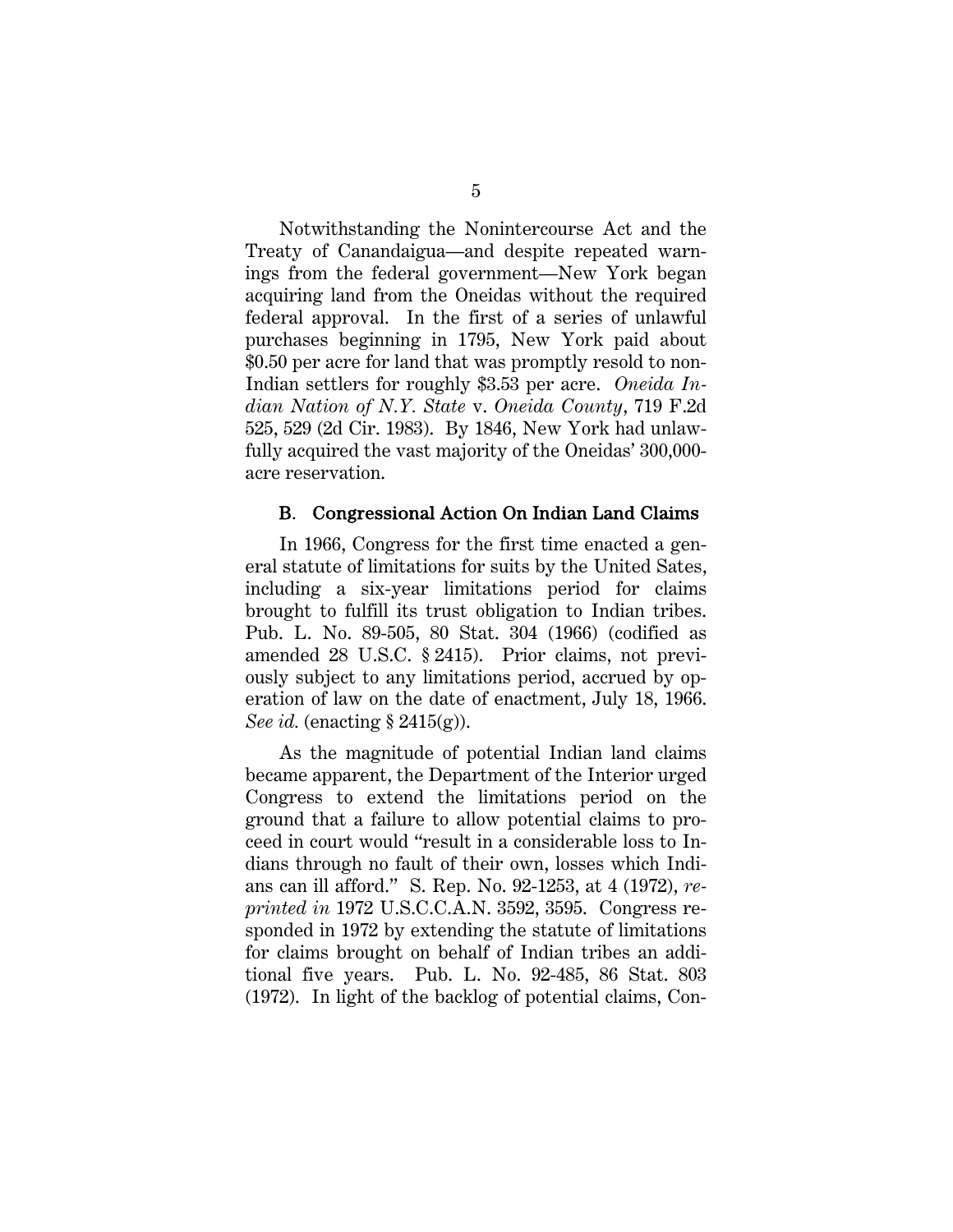gress provided additional extensions of the limitations period in 1977 and 1980. Pub. L. Nos. 95-103, 91 Stat. 842 (1977) & 96-217, 94 Stat. 126 (1980).

When considering each of these extensions, Congress was well aware that some of the claims at issue stemmed from centuries-old wrongdoing. *See, e.g.*, *The Extension for Commencing Actions on Behalf of Indians: Hearing on S. 3377 and H.R. 13825 Before the Subcomm. on Indian Affairs of the S. Comm. on Interior and Insular Affairs,* 92d Cong. 23 (1972) (testimony of William A. Gershunty) ("[I]n fairness to a third party we simply have to litigate questions of title going back 100 years, 150 years, 200 years in some cases[.]"); S. Rep. No. 95-236, at 2 (1977) ("Many of these claims go back to the 18th and 19th centuries[.]"). Indeed, specific reference was made to the claims of the Oneidas. *See Statute of Limitations Extension for Indian Claims: Hearing on S. 1377 Before the S. Select Comm. on Indian Affairs*, 95th Cong. 24, 33 (1977). Congress was also cognizant of the fact that Indian claims involved significant tracts of land that had passed into private ownership. *See, e.g.*, H.R. Rep. No. 96-807, at 4 (1980) (testimony of private landowners); S. Rep. No. 96-569, at 9 (1980) (letter of Assistant Secretary of Indian Affairs Forrest Gerard to Senate Committee on Indian Affairs) ("This committee is well aware of the magnitude of the eastern land claims and the effect such claims are having in the jurisdiction where they may be litigated.").

In 1982, Congress enacted the Indian Claims Limitation Act (ICLA), which established a mechanism for the final resolution of Indian land claims. Pub. L. No. 97-394, 96 Stat. 1966 (1982). ICLA directed the Secretary of the Interior to publish two lists identifying all pre-1966 Indian claims that remained unaddressed. As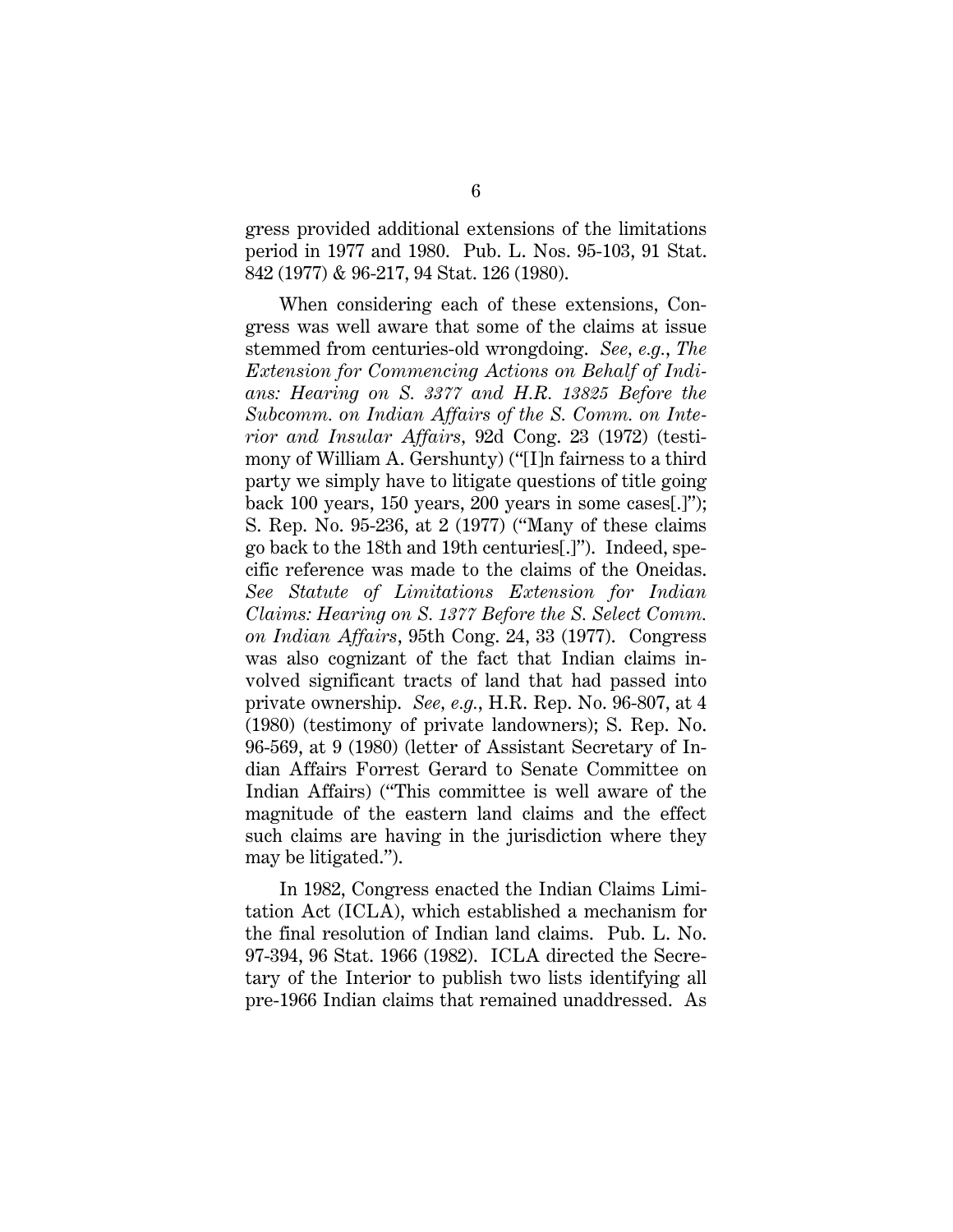this Court explained the import of the resulting scheme, any claim that was listed but was neither acted upon nor formally rejected by the Secretary remained live. *Oneida II*, 470 U.S. at 243. The Secretary included the Oneida claim on the first list prepared in accordance with the Act. App. 201a.

### C. The Oneidas' Claims

## 1. The "test case"

In 1970, the Oneidas filed a "test case" to recover the fair rental value of illegally acquired land then held by Madison and Oneida Counties for the period January 1, 1968, through December 31, 1969—and to establish the principle that violations of tribal possessory rights are compensable under federal law. *Oneida Indian Nation of N.Y.* v. *County of Oneida*, 414 U.S. 661, 664 (1974) (*Oneida I*). The land at issue fell within the boundaries of the State's first (and largest) purchase of Oneida land, which occurred in 1795. The Oneidas alleged that the 1795 purchase (of approximately 100,000 acres) violated the Nonintercourse Act and was therefore void. This Court ruled that the Oneidas had properly pleaded a claim arising under federal law. *See id.*

On remand, the district court ruled that the 1795 transaction violated the Nonintercourse Act and that the Counties were liable to the Oneidas for the fair rental value of the land from 1968 to 1969, and it awarded damages to the Oneidas. The Second Circuit affirmed the Counties' liability for wrongful possession of the land. "Recognizing the importance of the Court of Appeals' decision not only for the Oneidas, but potentially for many eastern Indian land claims," this Court then granted certiorari to determine "whether an Indian tribe may have a live cause of action for a vio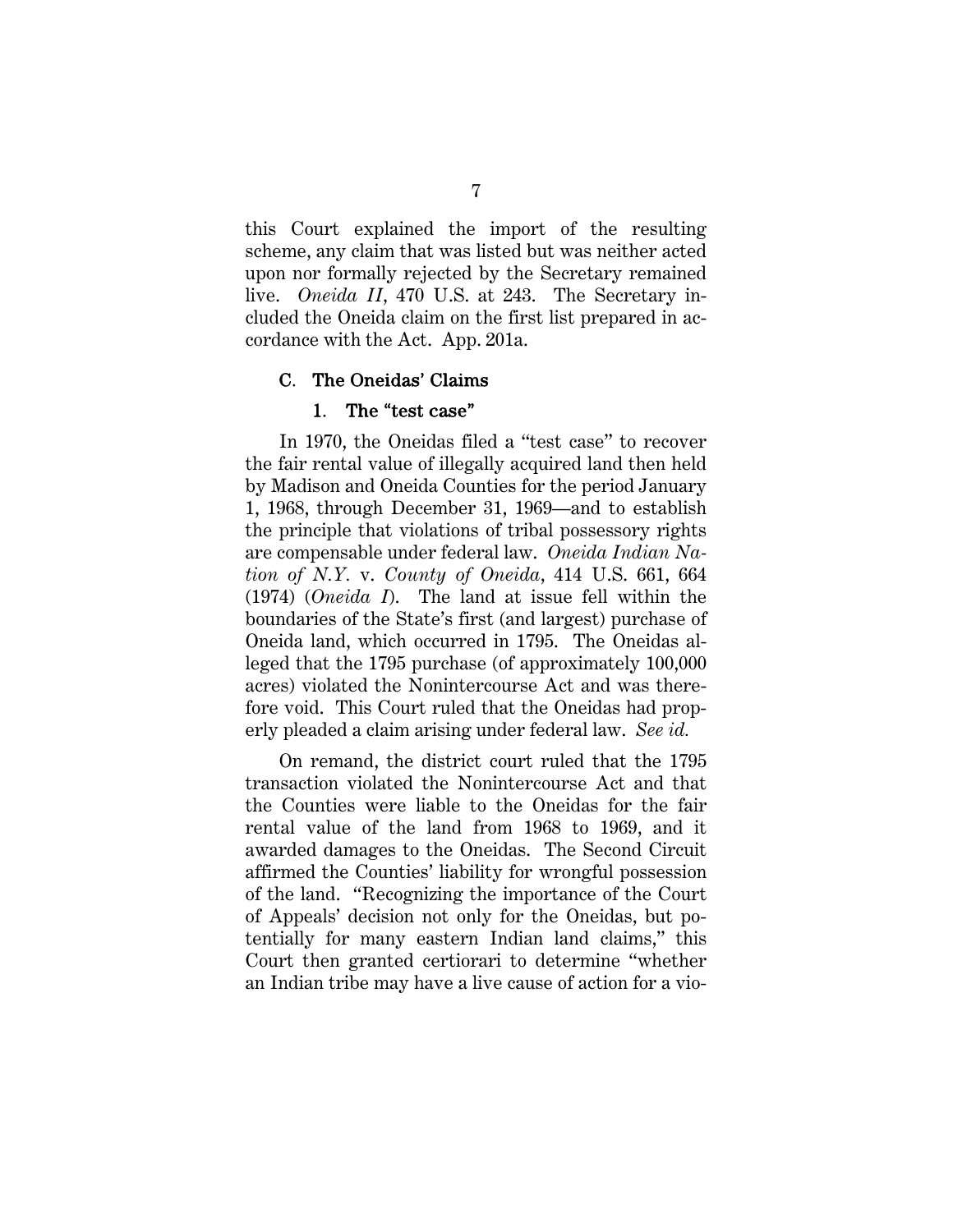lation of its possessory rights that occurred 175 years ago." *Oneida II*, 470 U.S. at 230. This Court affirmed, concluding that such claims are valid—and that the Counties were properly held liable. *Id.* at 253 ("The judgment of the Court of Appeals is affirmed with respect to the finding of liability under federal common  $law.'$ ).

The Court in *Oneida II* rejected arguments that the suit was barred under various legal and equitable theories. In particular, the Court reasoned that ICLA "presumes the existence of an Indian right of action not otherwise subject to any statute of limitations," and that imposing one would be "a violation of Congress' will." *Oneida II*, 470 U.S. at 244. Although it was unnecessary to decide whether laches might preclude recovery because the defense had been abandoned on appeal, the Court (in response to the dissent) noted that application of the equitable defense of laches in an action at law "would be novel indeed" and that "it is questionable whether laches properly could be applied." *Id.* at 244 n.16. While it found the claims "firmly established" as a matter of federal law, *id.* at 233, and affirmed the Counties' liability on those claims, it recognized that equitable considerations might limit "the *relief* available" on remand, *id.* at 253 n.27 (emphasis added). The dissenting justices would have applied laches to bar the claims altogether. *Id.* at 255 (Stevens, J., dissenting).

On remand, the district court awarded damages in the amount of \$18,970 from Madison County and \$15,994 from Oneida County, with interest and adjustments for the value of the Counties' good-faith improvements to the land. *Oneida Indian Nation of N.Y.*  v. *County of Oneida*, 217 F. Supp. 2d 292, 310 (N.D.N.Y. 2002). The Counties ultimately paid ap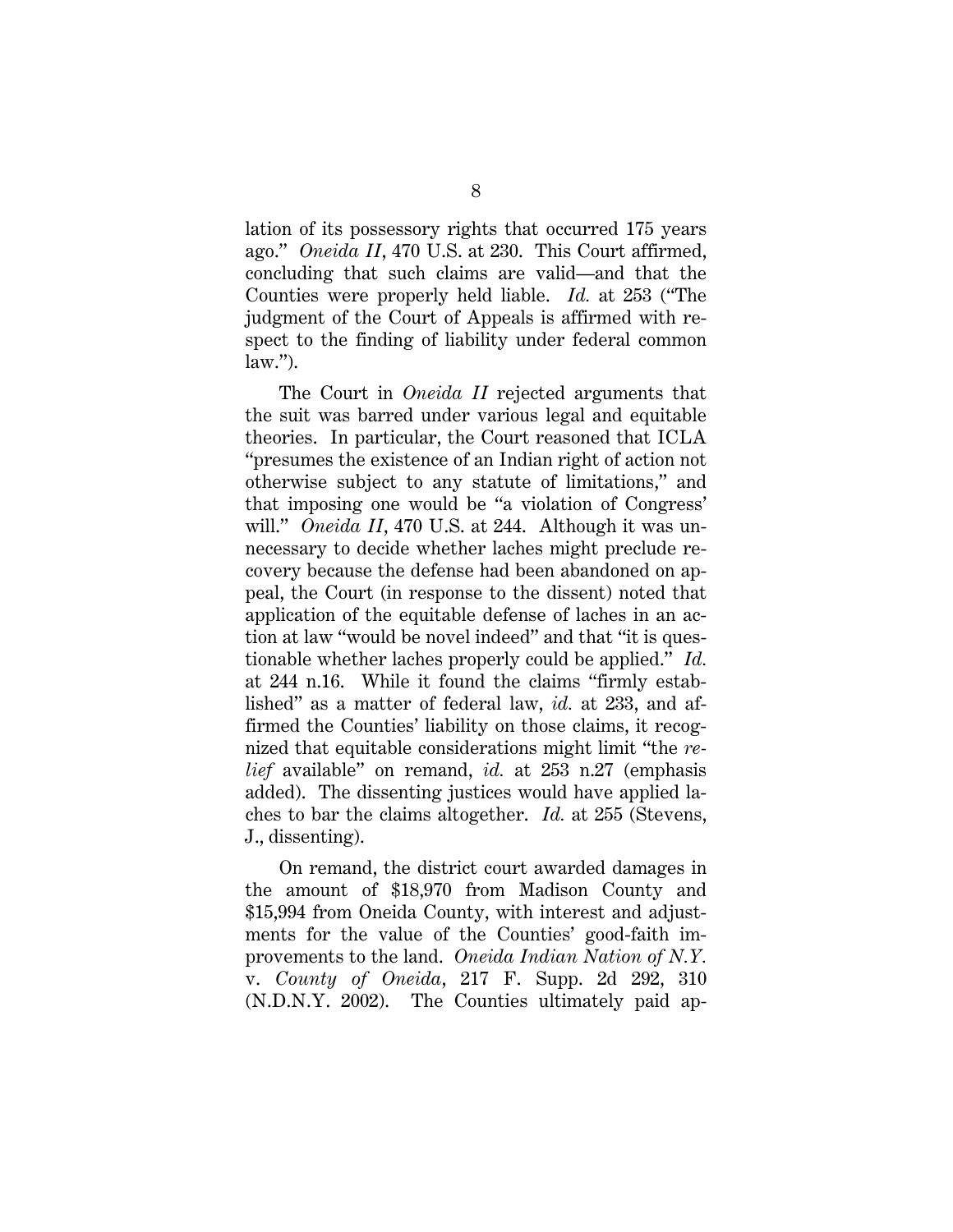proximately \$57,000 in satisfaction of the judgment. Order (Dkt. No. 121), No. 5:70-cv-35 LEK (N.D.N.Y. filed Mar. 9, 2004).

#### 2. This litigation

Shortly after this Court's decision in *Oneida I*, the Oneidas filed the present case against the Counties to seek redress for the unlawful dispossession of roughly 250,000 acres of their reservation, beginning with the State's 1795 purchase. The litigation was held in abeyance while the "test case" proceeded. In 1998, the United States intervened on behalf of the Oneidas, and New York was added as a defendant. The Oneidas and the United States filed amended complaints, alleging violations of the Nonintercourse Act and federal common law.

As pertinent here, the Oneidas sought money damages on two alternative theories.<sup>1</sup> First, the Oneidas requested trespass damages of the type awarded in the test case and affirmed in *Oneida II*. That claim was based on the allegation that the Oneidas had been unlawfully dispossessed of their land in violation of the

 $\overline{\phantom{0}1}$  $<sup>1</sup>$  The district court ruled that ejectment of private landown-</sup> ers was barred by the "impossibility" doctrine. App. 176a-177a. The Oneidas and the United States did not appeal that ruling and filed amended complaints seeking relief against only the State and Counties, with no assertion of any right of ejectment. C.A.J.A. A205-A234, A433-A451. Counsel for the Oneida Indian Nation of New York confirmed the point to this Court at oral argument in *Sherrill*, stating: "I will state it clearly here today that the Oneidas do not assert a right to evict landowners in the land claim area," and "We are not asserting a right to evict." Transcript of Oral Argument, U.S. No. 03-855, *available at* 2005 WL 148904, at \*28-\*29.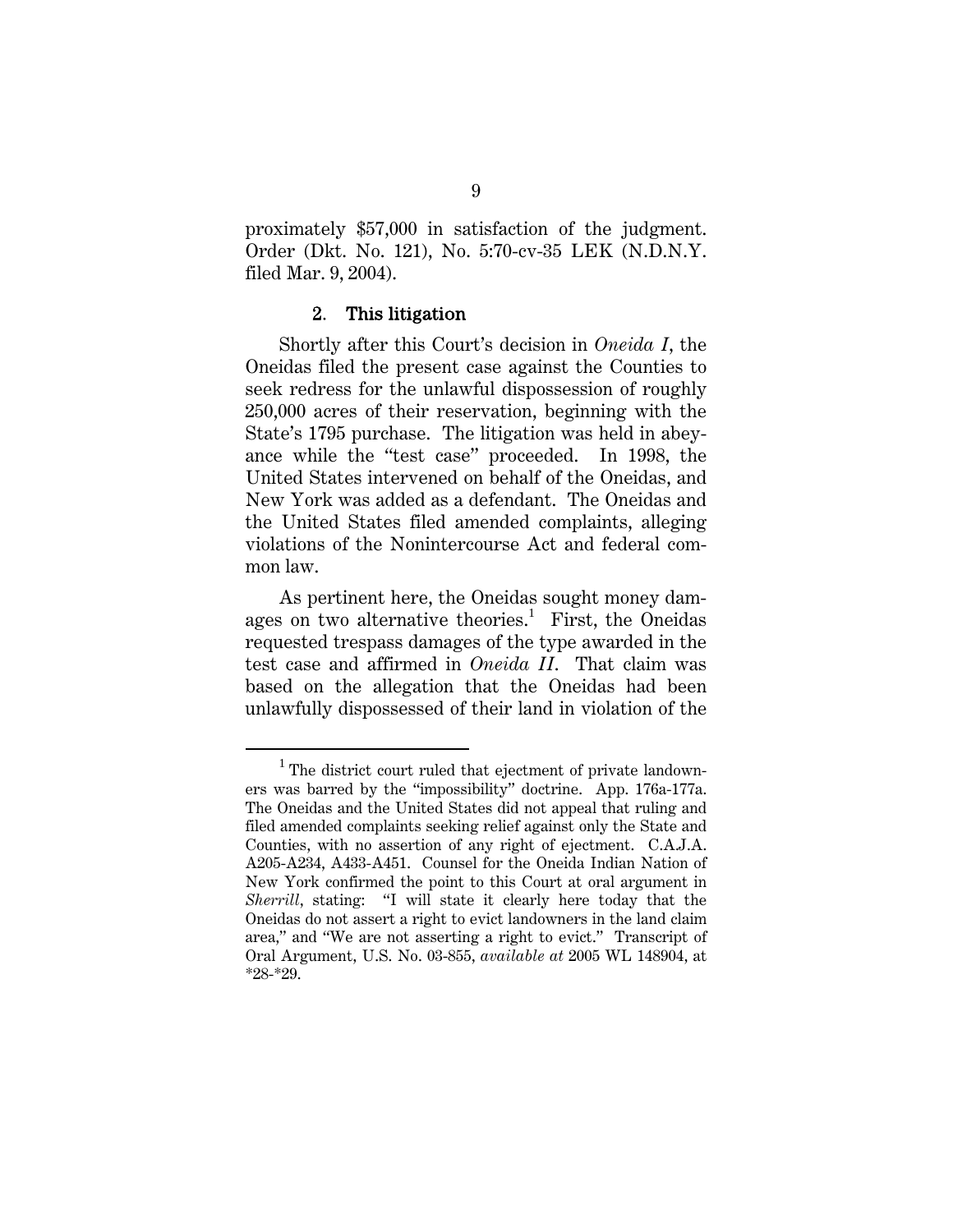Nonintercourse Act's requirement of federal approval, and sought "damages, from the time each portion of the subject lands was wrongfully acquired or transferred from the Oneida Indian Nation by the State to the present, and interest thereon." C.A.J.A. A229 (Oneida Am. Compl. 25). The courts below referred to these as "possessory" claims because they presupposed a right of possession that survived the challenged transactions.

Second, the Oneidas sought compensation for the difference in value "between the price at which New York State acquired or transferred each portion of the subject lands from the Oneida Indian Nation and its value … with interest." C.A.J.A. A230 (Oneida Am. Compl. 26). The courts below referred to these as "nonpossessory" claims because they did not depend upon any ongoing possessory interest as a basis for recovery. Rather, these claims alleged that, entirely independent of any possessory interest, the State's acquisitions of those lands without federal approval violated the Nonintercourse Act and were on unfair terms to the Oneidas—exactly the type of harm to the Tribe that the Nonintercourse Act was intended to prevent. The Oneidas requested damages to redress the unfair prices paid for their lands.

#### 3. This Court's *Sherrill* decision

While this case was pending in the district court, a separate dispute arose when the Oneida Indian Nation of New York purchased certain parcels within the Oneida reservation on the open market and sought judicial recognition of tribal sovereignty over those lands, as well as a permanent injunction against current or future taxation. The controversy ultimately reached this Court in *City of Sherrill* v. *Oneida Indian Nation*, 544 U.S. 197 (2005).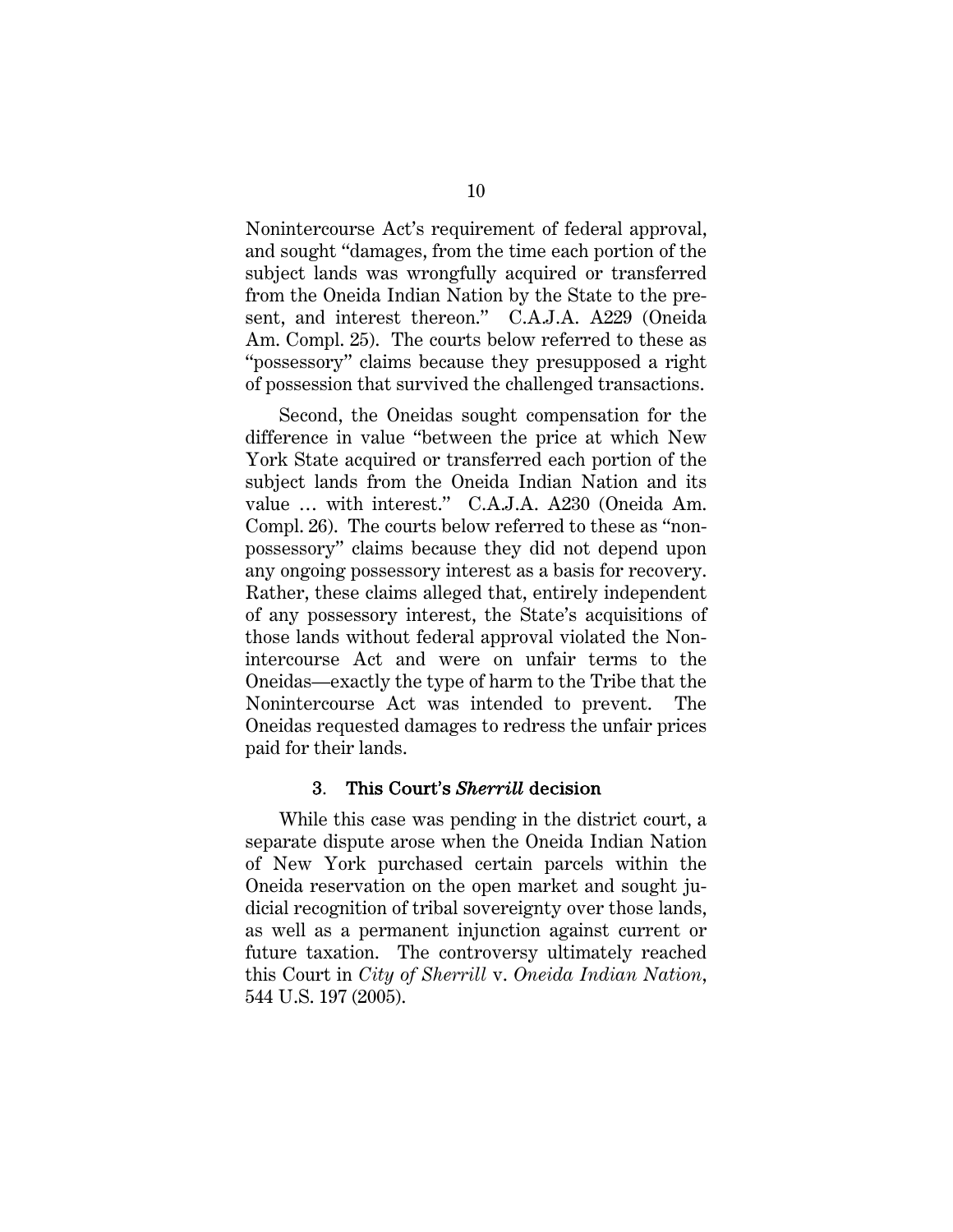In *Sherrill*, the Court emphasized both the extraordinary nature of the relief requested—a judicial restoration of tribal sovereignty over land long subject to State and local control—and the practical consequences that would follow from awarding such relief. 544 U.S. at 219. Specifically, it concluded that "[a] checkerboard of alternating state and tribal jurisdiction in New York State—created unilaterally at [the tribe's] behest—would seriously burde[n] the administration of state and local governments and would adversely affect landowners neighboring the tribal patches." *Id.* at 219- 220 (alteration in original; internal quotation marks omitted). Accordingly, the Court held that equitable considerations grounded in the doctrines of laches, acquiescence, and impossibility "preclude[d] the Tribe from rekindling embers of sovereignty that long ago grew cold." *Id.* at 214; *see also id.* at 221. The Court emphasized, however, that "the question of damages for the Tribe's ancient dispossession is not at issue in this case, and we therefore do not disturb our holding in *Oneida II*." *Id.*

## 4. The Second Circuit's *Cayuga* decision

Despite *Sherrill*'s explicit admonition that this Court's affirmance of liability for money damages in *Oneida II* remains intact, the Second Circuit construed *Sherrill* to preclude precisely the type of damages claim upheld in *Oneida II* on the basis of laches*.* In *Cayuga Indian Nation of New York* v. *Pataki*, 413 F.3d 266 (2d Cir. 2005), the Cayugas sought trespass damages with regard to land acquired from the tribe in violation of the Nonintercourse Act (as well as ejectment of the current landowners). The court concluded that "the import of *Sherrill* is that 'disruptive,' forward looking claims, a category exemplified by possessory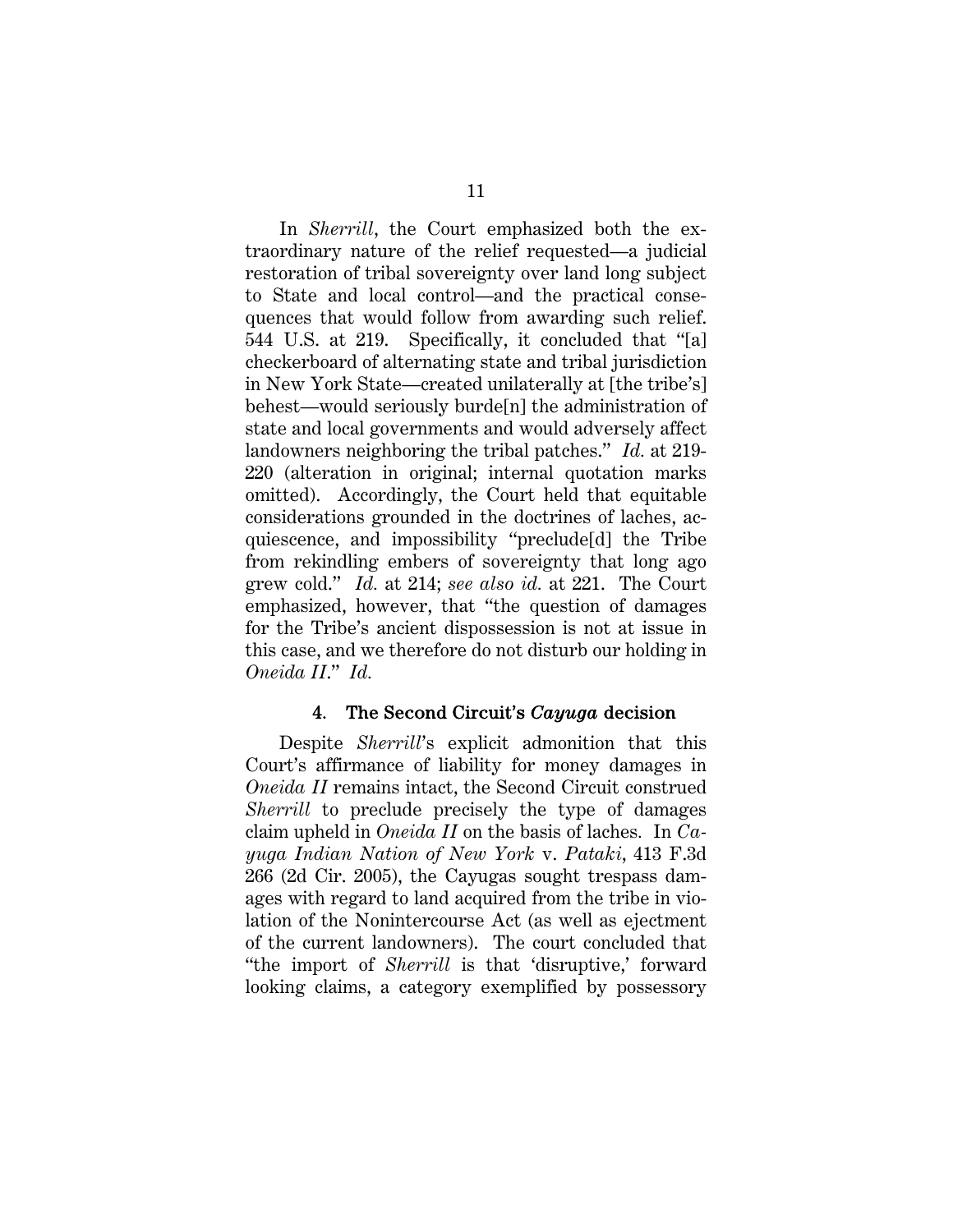land claims, are subject to equitable defenses, including laches." *Id.* at 277. The court then concluded that any claim for trespass damages fell within that rule because such a claim presupposed some continuing right of possession. Relying on a finding of laches by the district court, the Second Circuit ruled that the Cayugas' trespass claim for money damages was thus barred under *Sherrill*. *Id.* at 277-278. This Court denied the Cayugas' and the United States' petitions for certiorari. 547 U.S. 1128 (2006).

#### D. The Decisions Below

Respondents moved for summary judgment on the Oneidas' claims in this case—"possessory" and "nonpossessory" alike—on the basis of *Sherrill* and *Cayuga*. The district court granted the motion in part and denied it in part. App. 104a. Although the court found that "the Oneidas have diligently pursued their claims in various fora,"<sup>2</sup> and rejected "any supposed deficiency in the Oneidas' efforts to vindicate their claims," it concluded that the Oneidas were nonetheless barred, under *Cayuga*, from pursuing "possessory" claims. App. 81a-84a. The court denied summary judgment, however, on the Oneidas' "non-possessory" claims against the State for the difference between the value of the land and the price paid for it by the State.The court

<sup>2</sup>  $2$  The Oneidas repeatedly sought to obtain relief from New York for the dispossession of their lands. For decades, however, no judicial forum, state or federal, was open to them. *See Seneca Nation of Indians* v. *Appleby*, 89 N.E. 835, 836 (N.Y. 1909); *Johnson* v. *Long Island R.R. Co.*, 56 N.E. 992, 993 (N.Y. 1900); *Deere* v. *St. Lawrence River Power Co.*, 32 F.2d 550 (2d Cir. 1929). The Oneidas' victory in *Oneida I* established federal-court jurisdiction over such claims.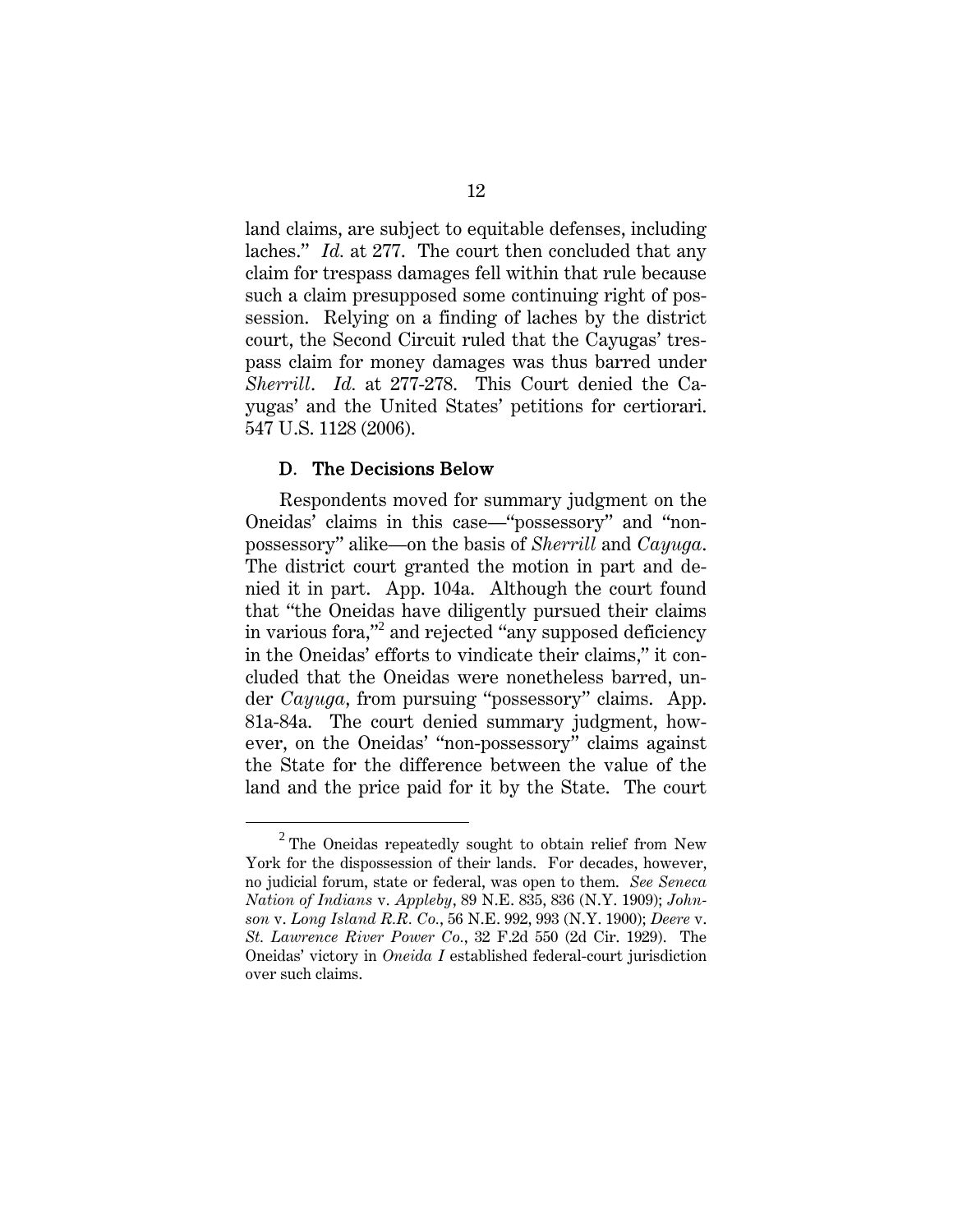concluded that this "claim is best styled as a contract claim that seeks to reform or revise a contract that is void for unconscionability. This type of contract claim is not disruptive." App. 89a.

A divided panel of the court of appeals extended *Cayuga* to hold that *all* of the Oneidas' claims were subject to dismissal as a matter of law. As to the possessory claims, the Oneidas and the United States argued that the claims could proceed notwithstanding *Cayuga* because respondents had not established the elements of laches—the asserted basis of the decision. The Second Circuit concluded, however, that "[w]e have used the term 'laches' ... as a convenient shorthand for equitable principles" that "do[] not focus on the elements of traditional laches, but rather more generally on the length of time at issue between an historical injustice and the present day, on the disruptive nature of claims long delayed, and on the degree to which those claims upset justifiable expectations[.]" App. 25a-26a. The court of appeals therefore deemed immaterial that the district court had found no deficiency in the Oneidas' diligent pursuit of their claim or prejudice to respondents resulting from any delay in bringing suit. *Id.*; *see also* App. 83a.

As to the non-possessory claims, which the district court had allowed to proceed, the court of appeals first held that the United States had failed to plead an identical common-law claim against the State, and that the Oneidas could not proceed with such a claim alone because such a claim by the federal government was necessary to overcome the State's sovereign immunity.<sup>3</sup>

<sup>3</sup> <sup>3</sup> The court of appeals construed the United States' complaint to assert "predominantly, if not exclusively, trespass and eject-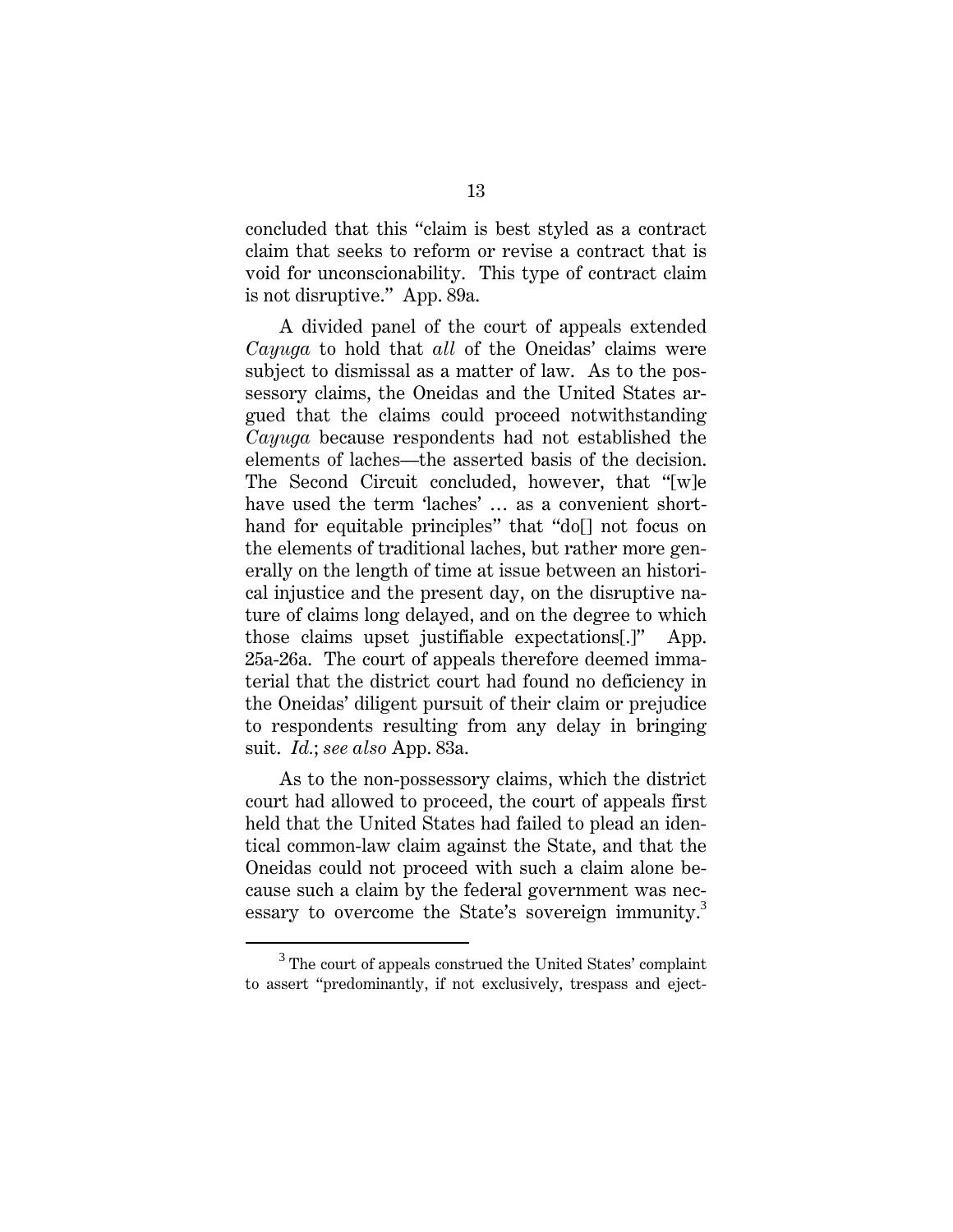App. 33a-41a. The court also rejected the United States' argument that its complaint, if insufficient, should be deemed constructively amended to state a non-possessory claim. App. 39a-41a.

The court of appeals further concluded that equitable considerations barred the Oneidas from proceeding with a non-possessory damages claim under the Nonintercourse Act. The court determined that "the equitable defense originally recognized in *Sherrill* is potentially applicable to all ancient land claims that are disruptive of justified societal interests that have developed over a long period of time, of which possessory claims are merely one type, and regardless of the remedy sought." App. 44a. The court then held that even a suit seeking only monetary compensation to redress inadequate consideration for Indian lands "necessarily calls into question the validity of the original transfer of the subject lands and at least potentially, by extension, subsequent ownership of those lands by non-Indian parties." App. 45a. Such legal claims were barred by equity because "the applicability of an equitable defense requires consideration of the basic premise of a

l

ment-based claims" and ruled that the United States had failed adequately to plead facts to support a common-law non-possessory claim. App. 36a-37a. It so ruled even though the United States alleged that "each of the [purchase] agreements was illegal and void *ab initio*" (C.A.J.A. A443) and that New York "made substantial profits on its purported sales" of the lands (C.A.J.A. A444) and sought "appropriate monetary relief" and "such other relief as this Court may deem just and proper" under both federal common law and the Nonintercourse Act (C.A.J.A. A447). The court did not suggest that any of the deficiencies it identified as dispositive on appeal could not have been cured by amendment or that such amendment would have prejudiced the defendants.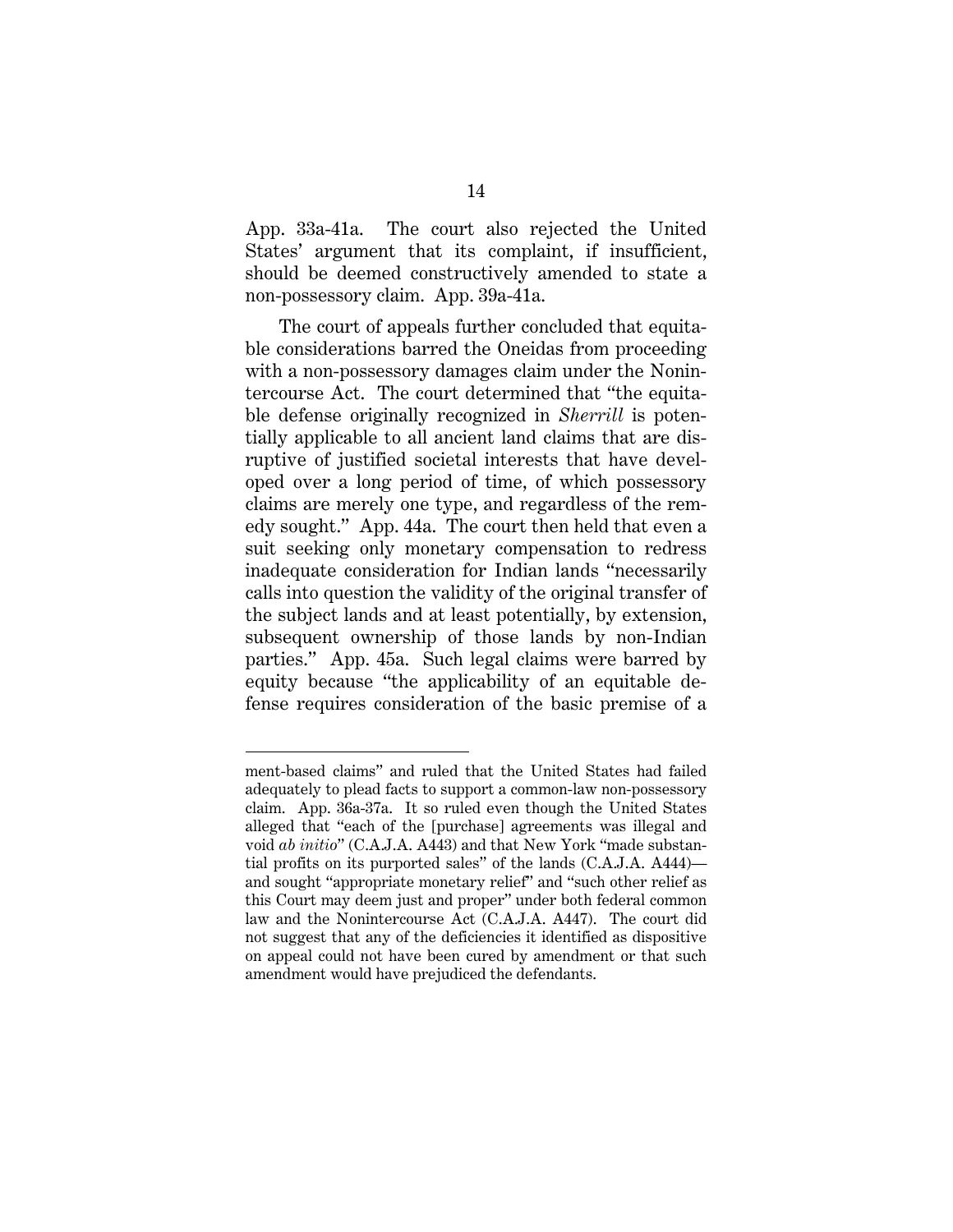claim, rather than the particular remedy sought." App. 48a.

Judge Gershon dissented in part and would have affirmed the district court's ruling in its entirety. She lamented: "With this decision, the majority forecloses plaintiffs from bringing *any* claims seeking *any* remedy for their treatment at the hands of the State. This is not required by *Sherrill* or *Cayuga*, and is contrary to the spirit of the Supreme Court's decision in this very case." App. 67a (Gershon, J., dissenting in part). Although she concluded that the Oneidas' possessory claims for trespass damages were controlled by *Cayuga*, in her view that case did not govern claims for the difference between the value of land and the amounts paid. App. 54a. "Nothing in *Cayuga* or *Sherrill* prohibits the purely backward-looking, nonpossessory claims asserted here[.]" App. 67a.<sup>4</sup>

### REASONS FOR GRANTING THE PETITION

The Second Circuit's decision—that the Oneidas may pursue *no* claim for money damages based on violations of the Nonintercourse Act—is directly contrary to this Court's decision in *Oneida II*, which upheld the Counties' liability on just such a claim. The court of appeals relied on *Sherrill* to conclude that such a claim would be impermissibly "disruptive," but it misread that decision; *Sherrill* expressly did not disturb the holding in *Oneida II* and focused on the extraordinary

 $\overline{4}$  $4$  Judge Gershon also concluded that the United States had adequately pled a common-law claim for reformation of contract, and that, if it had not, its complaint should be deemed constructively amended to state such a claim. App. 56a-58a.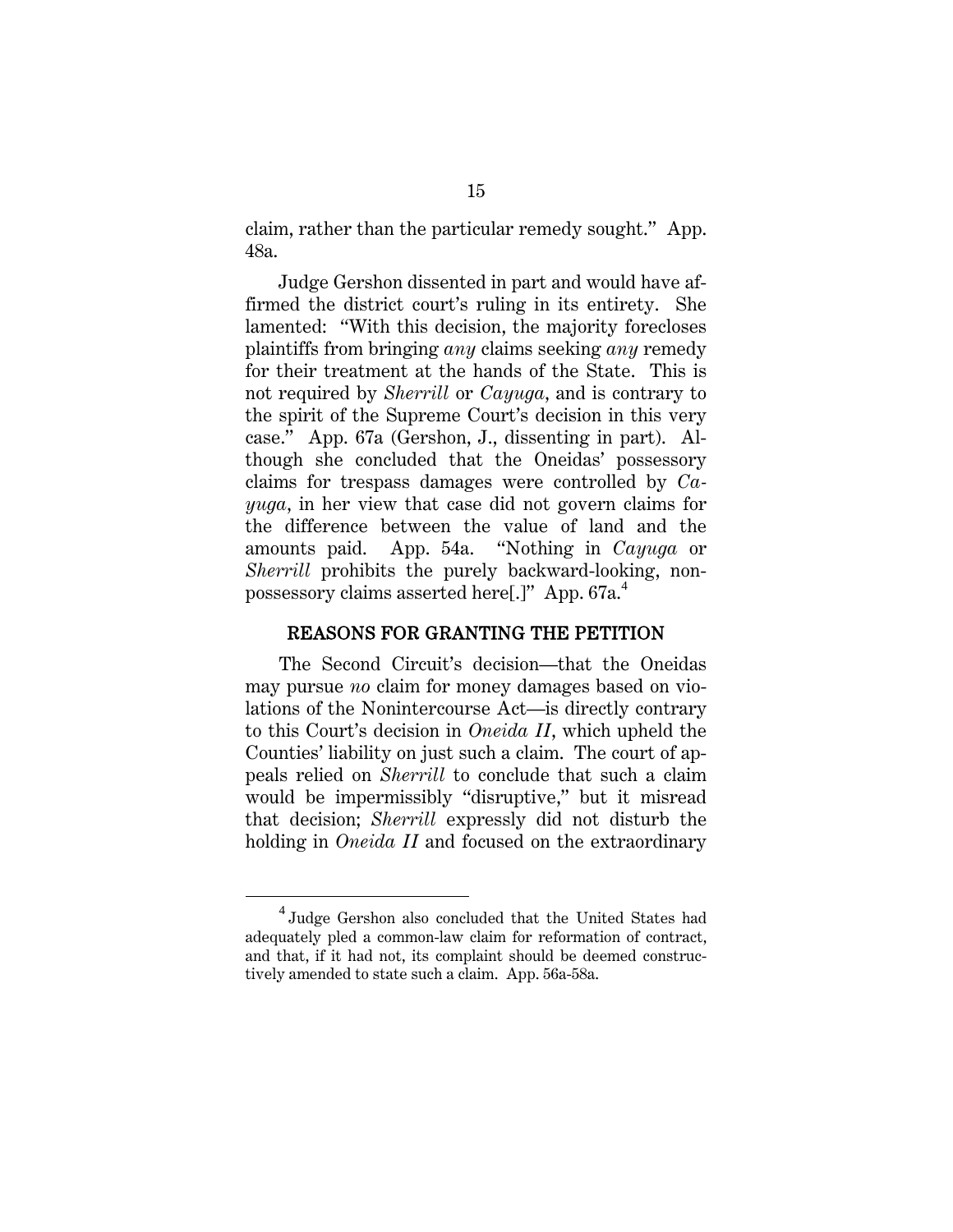*remedies* at issue there, while expressly distinguishing the underlying rights at stake.

The Second Circuit's decision is also irreconcilable with Congress's considered judgment in ICLA that even very old Indian land claims, including the Oneidas', should be heard on the merits in federal court. The court discarded a statute of limitations fixed by Congress in favor of its own determination of when the Oneidas might fairly bring their claims. This Court's review is needed to enforce the federal courts' obligation to follow controlling decisions of this Court as well as duly enacted laws of Congress.

## I. THE SECOND CIRCUIT'S DECISION CONFLICTS WITH THIS COURT'S DECISIONS IN *ONEIDA II* AND *SHERRILL*

## A. This Court Has Ruled That Indian Tribes May Claim Damages For Wrongful Dispossession Of Their Historic Lands

This Court has established that Indian tribes have a federal common-law right to damages resulting from the dispossession of their historic lands in violation of federal law. *See Oneida II*, 470 U.S. at 230; *Sherrill*, 544 U.S. at 221. In reaching that conclusion, the Court fully recognized that the facts giving rise to such claims might have occurred centuries ago, but stressed nonetheless that passage of time did not bar such claims:

One would have thought that claims dating back for more than a century and a half would have been barred long ago. As our opinion indicates, however, neither petitioners nor we have found any applicable statute of limitations or other relevant legal basis for holding that the Oneidas' claims are barred or otherwise have been satisfied.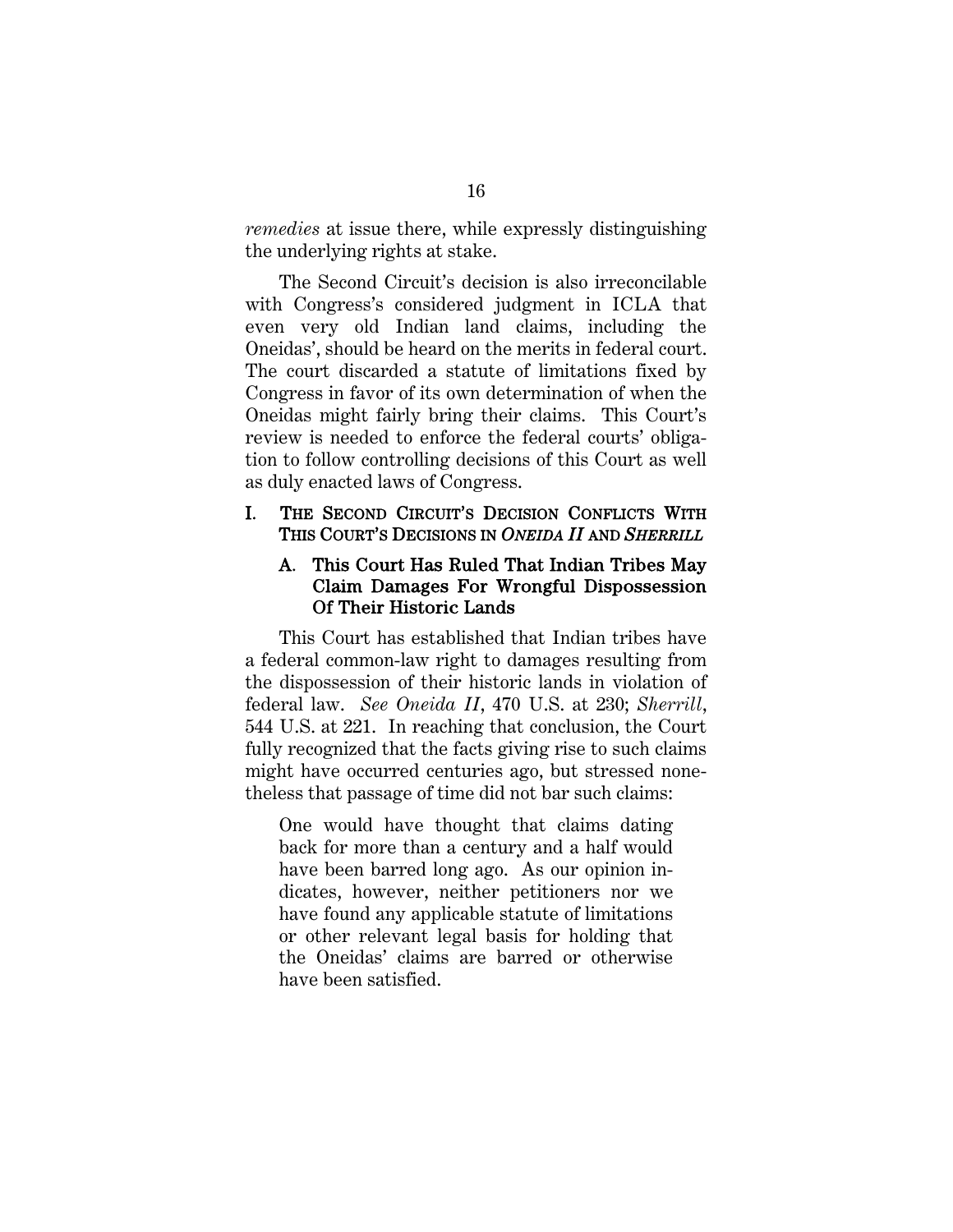*Oneida II*, 470 U.S. at 253. The Court thus affirmed the Counties' liability for wrongful possession of Oneida lands during the two-year damages period (1968-1969) in the *Oneida II* test case.

The Court made clear that no defenses presented by the Counties (including state and federal statutes of limitation and the doctrines of abatement, ratification, and nonjusticiability) barred the claim. 470 U.S. at 240- 250. Although it was not called upon to rule definitively on the availability of laches (because the Counties had abandoned the defense on appeal), the Court nonetheless observed that "the application of laches would appear to be inconsistent with established federal policy" and run afoul of this Court's Indian jurisprudence. *Id.* at 244-245 n.16.

The potentially far-reaching consequences of the Court's liability holding were obvious at the time. *See*  470 U.S. at 253 ("The Government recognized, as we do, the potential consequences of affirmance."). Those consequences, however, were leavened by the possibility that "the relief available" on the claims might be limited, as the Court left open "whether other considerations may be relevant to the final disposition of this case."  $470$  U.S. at  $253$  n.27.<sup>5</sup> In preserving the possibility that *the relief available* on the Oneidas' meritorious

 $rac{1}{5}$ <sup>5</sup> The Oneidas and the United States each acknowledged that equity could play a role in shaping the *relief* available on the claim. As the Oneidas explained, courts in Indian land claims cases "have uniformly determined that any relief awarded will be informed by equity considerations" and that "[e]ffective judicial and political restraints on these cases exist" to prevent crippling exposure or disruption to the defendants and third parties. No. 83-1240, Resp. Br. 7, *available at* 1983 WL 486448; *see also* No. 83-1240, U.S. Br. 28-40, *available at* 1984 WL 566161.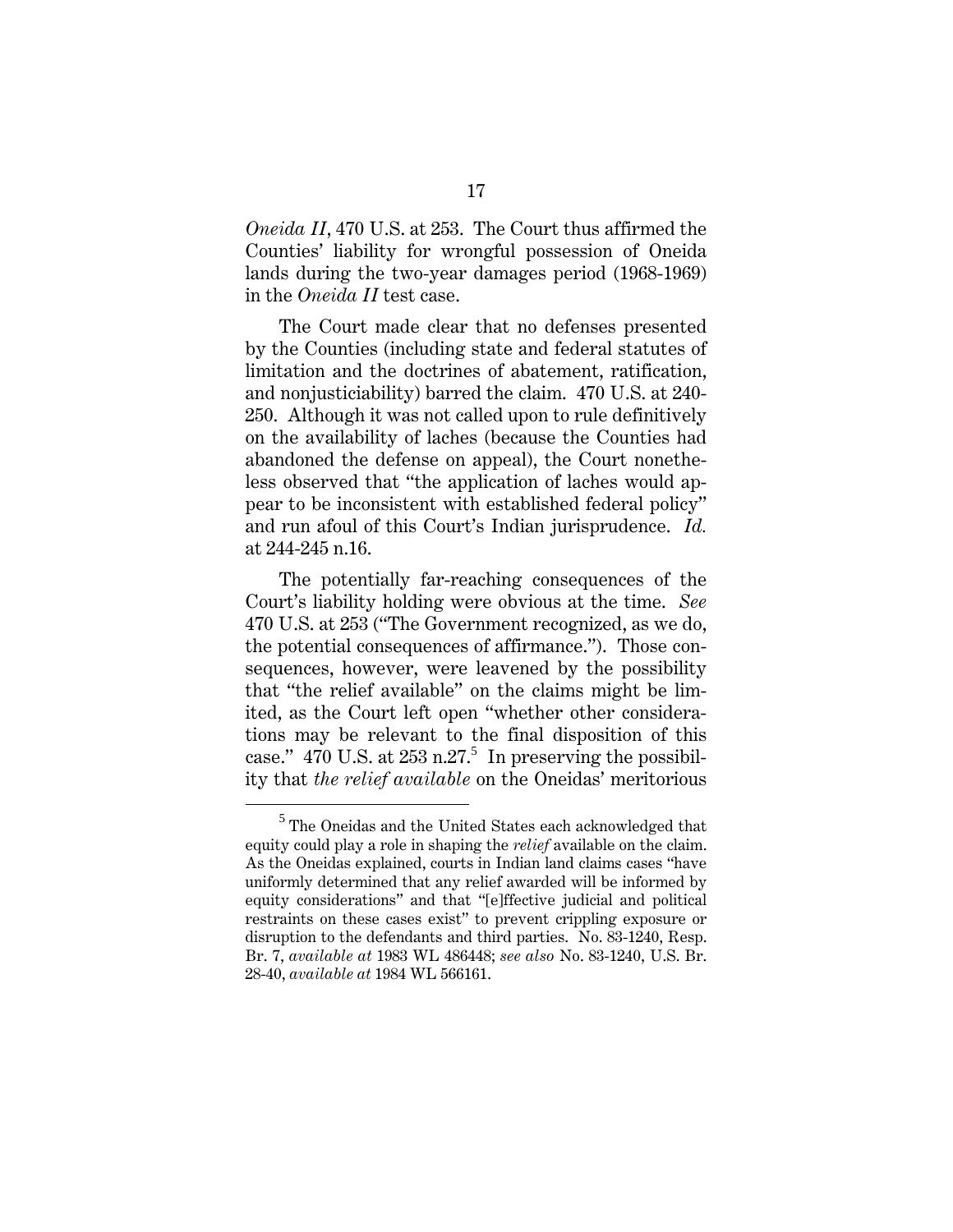claims might be limited, the Court adhered to the fundamental distinction between the existence of a legal right and the proper remedy for its violation.

That distinction was central to the Court's subsequent decision in *Sherrill*. See 544 U.S. at 213. *Sherrill* emphasized the dispositive differences in the relief requested in the two cases: an award of "money damages only" to remedy past wrongs in *Oneida II*, versus the restoration of tribal sovereignty and a permanent injunction against current and future property taxation in *Sherrill*. *Id.* at 211-213. Whereas *Oneida II*  recognized "a live cause of action for a violation of possessory rights that occurred over 175 years ago," 470 U.S. at 230, *Sherrill* "decline[d] to project redress … into the present and future" by awarding the declaratory and injunctive relief requested by the tribe, 544 U.S. at 202.

*Sherrill* and *Oneida II* are consistent with the Court's prior decisions authorizing monetary relief on land claims where the claims themselves were meritorious but equitable considerations precluded disturbing the rights of current landowners. *See Yankton Sioux Tribe of Indians* v. *United States*, 272 U.S. 351, 357-359 (1926) (awarding just compensation to tribe where in-

<sup>6</sup> *See also, e.g.,* 544 U.S. at 208 (in *Oneida II*, "the Oneidas confined their demand for relief" to damages); *id.* at 211-212 ("In contrast to *Oneida I* and *II*, which involved demands for monetary compensation, [the tribe] sought equitable relief prohibiting, currently and in the future, the imposition of property taxes."); *id.* at 213 ("When the Oneidas came before this Court 20 years ago in *Oneida II*, they sought money damages only."); *id.* at 221 ("In sum, the question of damages for the Tribe's ancient dispossession is not at issue in this case, and we therefore do not disturb our holding in *Oneida II*.").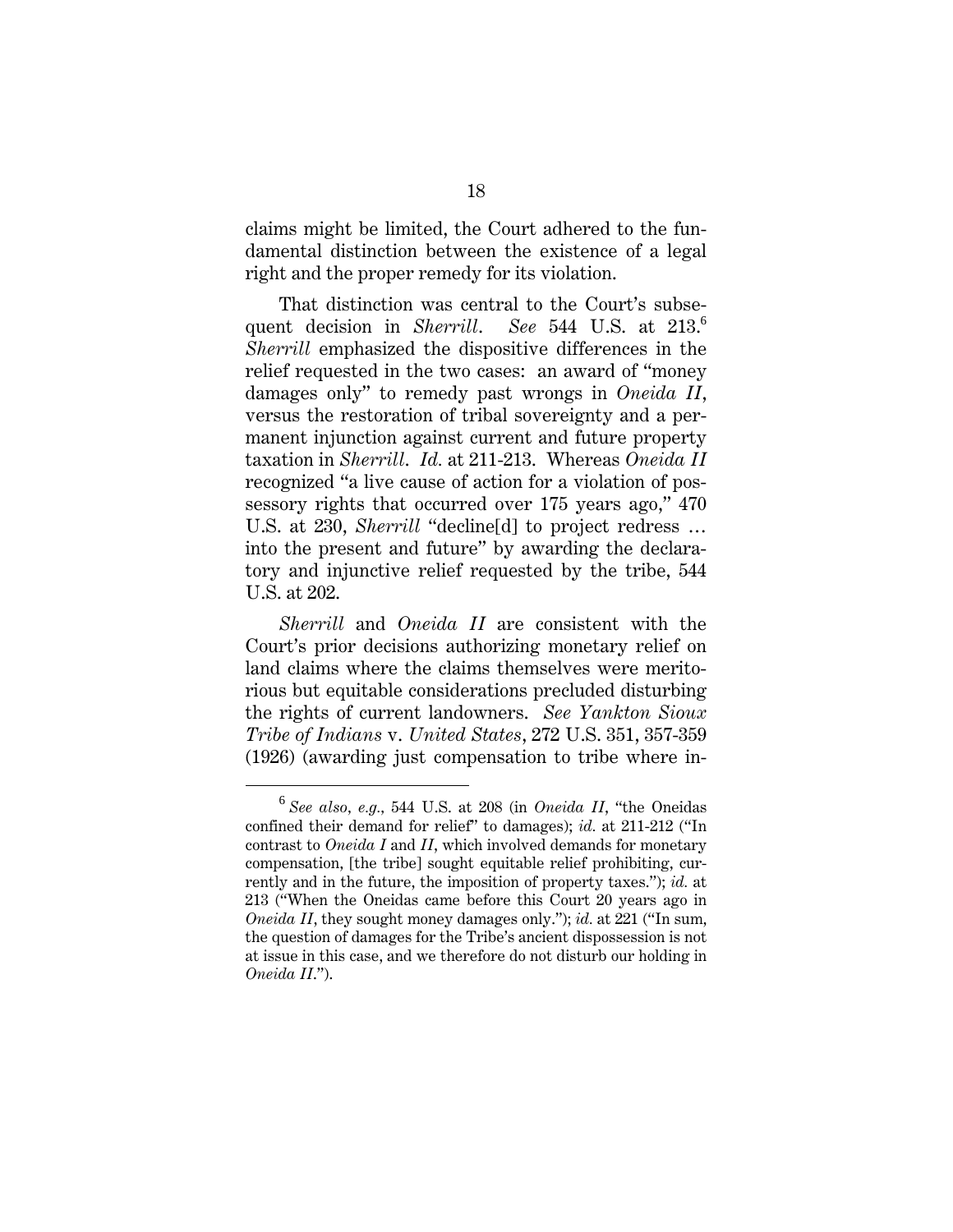tervening development made restoring possession "impossible," but denying relief altogether would "sanction a great injustice" and be "utterly indefensible upon any moral ground"); *Felix* v. *Patrick*, 145 U.S. 317, 334-335 (1892) ("[J]ustice requires only what the law … would demand,—a repayment of the value of the scrip, with legal interest thereon," where the consequences of voiding the challenged acquisition would be "disastrous."). *Sherrill* concluded that, given the significant interests that had developed in reliance on the jurisdictional status of the lands in question, it would be inequitable to subject those lands to tribal sovereignty today. It cast no shadow on the power of federal courts, recognized in *Oneida I* and *Oneida II*, to award damages for past wrongs done to the Oneidas relating to those lands.

The Second Circuit misread *Sherrill* "fundamentally to have changed the background legal standards for assessing ancient tribal land claims." App. 16a. *Sherrill* was not nearly so broad. This Court made clear that its concern was the particular relief at issue, not the underlying proposition that the State's purchase of the Oneidas' lands violated the Act or that the Oneidas could recover damages for such violation. Indeed, the Court expressly preserved its ruling that the Oneidas could receive money damages for violations of the Nonintercourse Act. *See* 544 U.S. at 221 ("In sum, the question of damages for the Tribe's ancient dispossession is not at issue in this case, and we therefore do not disturb our holding in *Oneida II*.").

Nothing in *Sherrill* authorizes a court to bar a meritorious claim *ab initio*—much less a claim seeking only damages—based on "equitable considerations." Yet the Second Circuit found that *Sherrill* "is properly applied to bar *any* ancient land claims that are disrup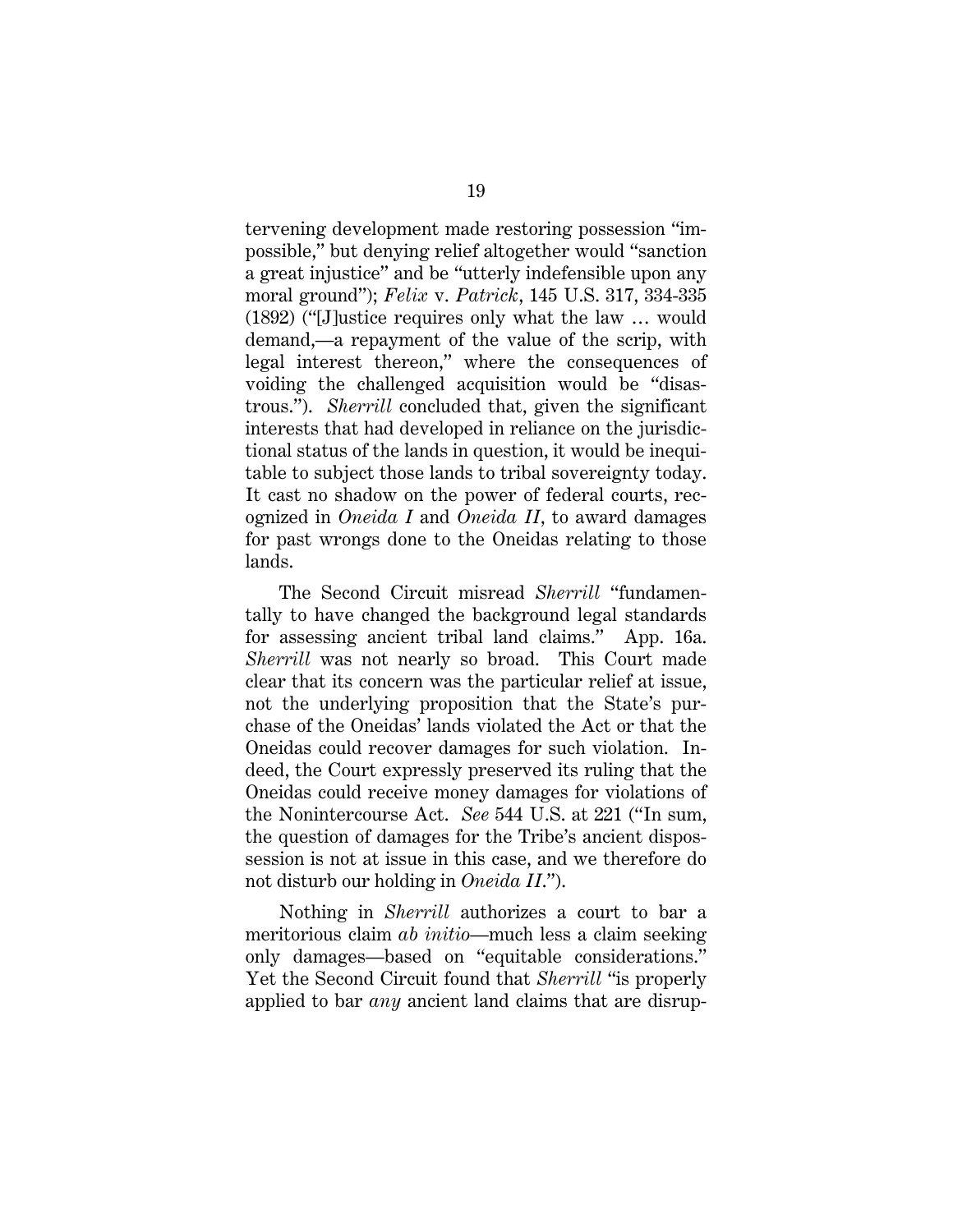tive of significant and justified *societal expectations*  that have arisen as a result of lapse of time during which the plaintiffs did not seek relief." App. 42a (emphasis added). By ruling that the Oneidas may pursue no claim at all, the Second Circuit has obliterated *Sherrill*'s critical distinction between the viability of a legal claim and the availability of particular remedies. It also has opened the door for courts to invoke unconstrained considerations of equity—or "societal expectations"—to bar otherwise valid legal claims. That is a perilous state of affairs that this Court should exercise its power to correct.

## B. The Court Of Appeals' Dismissal Of The Oneidas' Claims Contradicts This Court's Decisions

The court of appeals concluded that the adjudication of any claim that implied the invalidity of the State's purchase of land from the Oneidas was impermissibly disruptive. That holding cannot be reconciled with *Oneida II*, which affirmed a judgment based on a determination that the 1795 purchase of 100,000 acres was invalid, or with *Sherrill*, which expressly did not disturb *Oneida II* while distinguishing between cognizable legal *claims* and impermissibly disruptive *remedies*. By requiring dismissal of claims that this Court has previously held to be valid, the court of appeals has encroached on this Court's prerogative to determine the controlling force of its own precedents. *See Rodriguez de Quijas* v. *Shearson/Am. Exp.*, 490 U.S. 477, 484 (1989).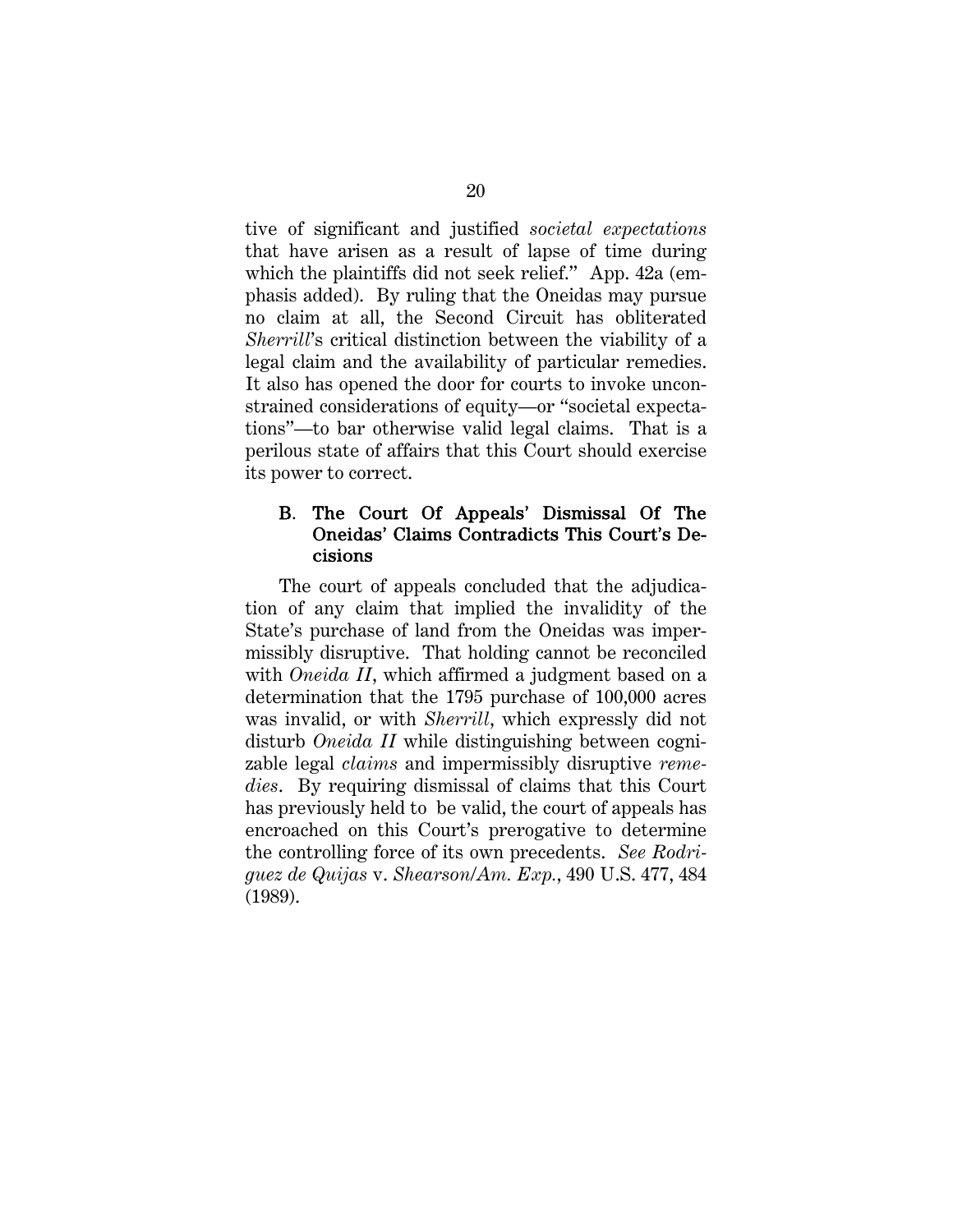## 1. The "possessory" claims are indistinguishable from the claims approved in *Oneida II*

There is no principled distinction between the claim for trespass damages that this Court upheld in *Oneida II* and the Oneidas' request for trespass damages here. Both rest on the premise that the Oneidas would have remained in possession of their historic lands, but for New York's unlawful acquisition of those lands. The earlier claim sought the fair rental value of 872 acres over a two-year damages period to establish the principle that violations of tribal possessory rights are compensable under federal law. This Court affirmed the Counties' liability for wrongful possession during that period. 470 U.S. at 253.

The "possessory" claim at issue here covers about 250,000 acres and seeks "damages, from the time each portion of the subject lands was wrongfully acquired or transferred from the Oneida Indian Nation by the State to the present time, and interest thereon[.]" C.A.J.A. A229. The claims thus differ in scale, but the Second Circuit did not purport to distinguish them even on that basis. Rather, it relied on its prior decision in *Cayuga*, which concluded that any claim (whether for monetary or equitable relief) predicated on the allegation that acquisition of land had unlawfully disturbed a tribe's right of possession was "subject to dismissal *ab initio*" because the claim itself was impermissibly "disruptive." 413 F.3d at 277-278; App. 20a-23a. The court reasoned that any claims even theoretically premised on a tribe's right of possession "are by their nature disruptive*,* in that they call into question settled land titles" (App. 4a) even if the claim does not challenge any landowner's possession of or title to any property.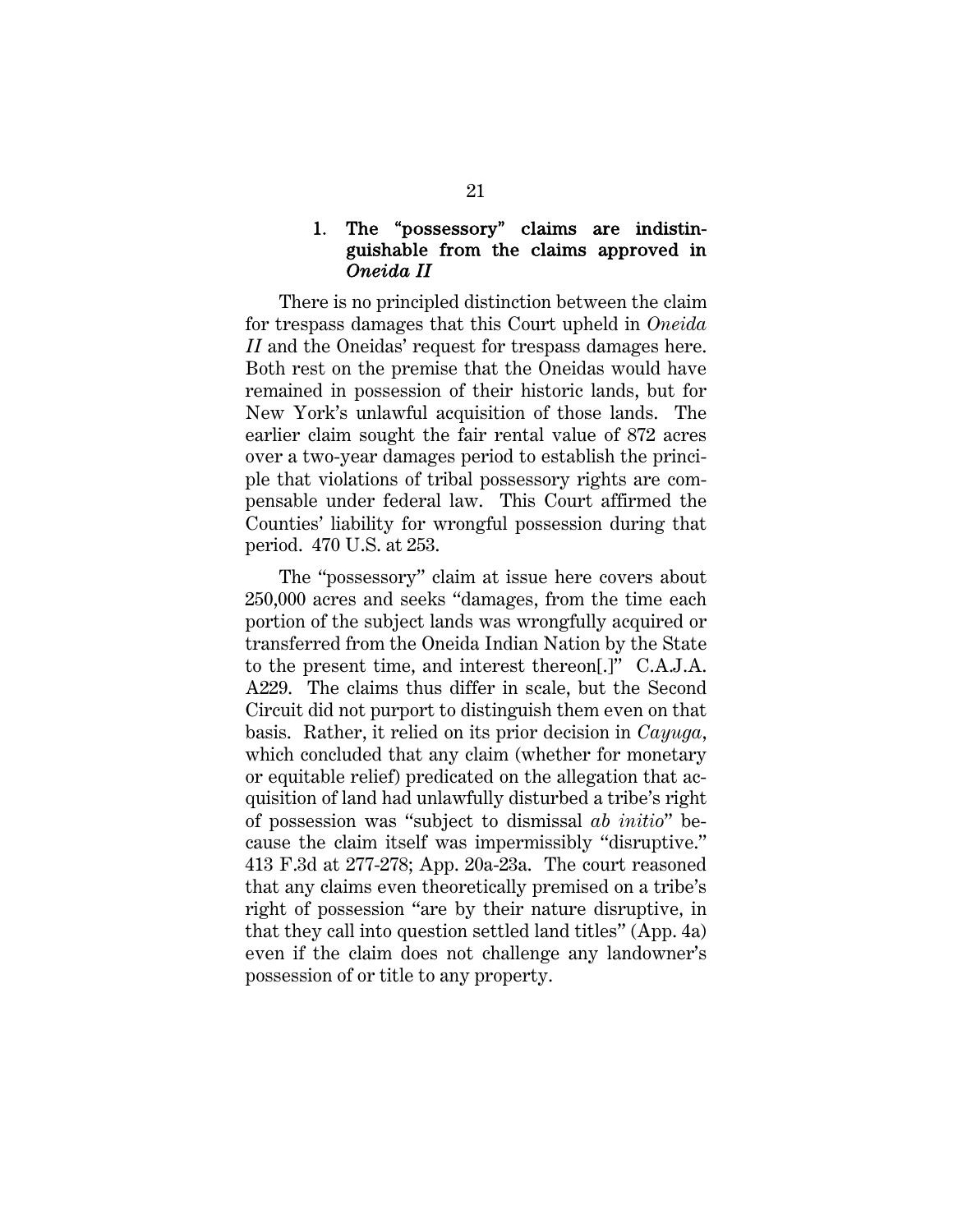The court of appeals' reasoning cannot be squared with the logic or language of this Court's prior decisions. Whatever inherent disruption the Second Circuit discerned in the Oneidas' request for trespass damages was equally present in *Oneida II,* where the district court found that the 1795 conveyance of a third of the Oneida reservation violated the Nonintercourse Act. *See Oneida II*, 470 U.S. at 233; *see also id.* at 273 (Stevens, J., dissenting in part) (arguing that the Court's decision "upsets long-settled expectations in the ownership of real property" and that "ancient claims are best left in repose"). Nonetheless, this Court expressly held that the Oneidas could maintain a cause of action premised on a right of possession that survived New York's acquisition of the land 175 years earlier. *Id.* at 236 ("We hold that the Oneidas can maintain this action for violation of *their possessory rights* based on federal common law." (emphasis added)). Any disruption to current landowners' certainty of title would surely have been felt long ago, given that this Court issued its *Oneida II* decision in 1985 and this case was already long-pending at that time. Yet the panel pointed to no evidence of disruption since this Court's decision—and the record contains none.

The Second Circuit failed to adhere to *Sherrill*'s distinction between rights and remedies. *See* 544 U.S. at 213. Contrary to the Second Circuit's view, *Sherrill*  analyzed when the disruptiveness of a *remedy* renders it intolerable under settled principles of equity. And the remedy at issue in *Sherrill* was highly unusual: a judicial restoration of tribal sovereignty over select parcels of land that had long been subject to state and local governance. *Sherrill* addressed the "disruptive practical consequences" that would result from such a remedy, with particular emphasis on the impracticality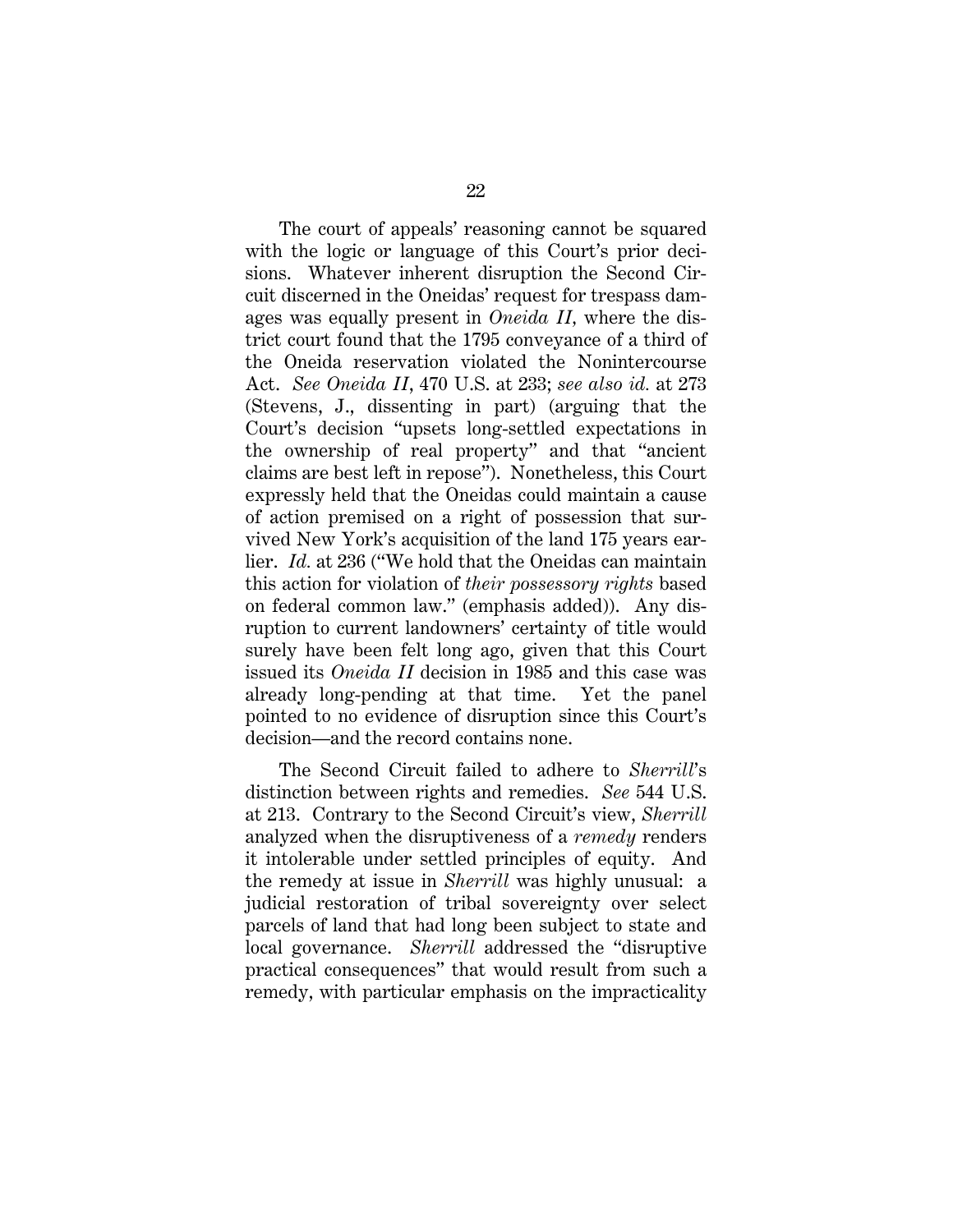of a "piecemeal shift in governance" and a "checkerboard of alternating state and tribal jurisdictions." *Id.* at 219, 221.

An award of money damages bears no relation to that scenario. As the Counties' payment of damages on remand in *Oneida II* demonstrates (*see* p. 8, *supra*), a money judgment may be satisfied without any of the disruption attendant in *Sherrill*. Indeed, this Court's cases establish that monetary relief is proper precisely *because* practical considerations make restoration of possession inequitable. *See* pp. 18-19, *supra*. By relying on "disruption" to foreclose even the possibility of money damages, the Second Circuit's decision conflicts with *Oneida II* and *Sherrill*, and is not faithful to the principles on which those decisions are based.

## 2. The "non-possessory" claims are not "disruptive" under *Sherrill*

The Second Circuit's rejection of the Oneidas' "nonpossessory" claim for recovery is inconsistent with this Court's application of equitable considerations in *Sherrill.* That claim is entirely retrospective in both origin and effect. The measure of damages is: "the difference in value between the price at which New York State acquired or transferred each portion of the subject lands" and the lands' actual value at the time, plus interest. C.A.J.A. A230 (prayer for relief). The rationale for such damages is that monetary compensation is required to make the original transaction fair *because*  possession could not be recovered once New York long ago sold the land to third parties. As New York's unlawful purchases began in 1795 and ended in 1846, the requested relief would in no sense "project redress … into the present and future," 544 U.S. at 202, or otherwise run afoul of the practical considerations ad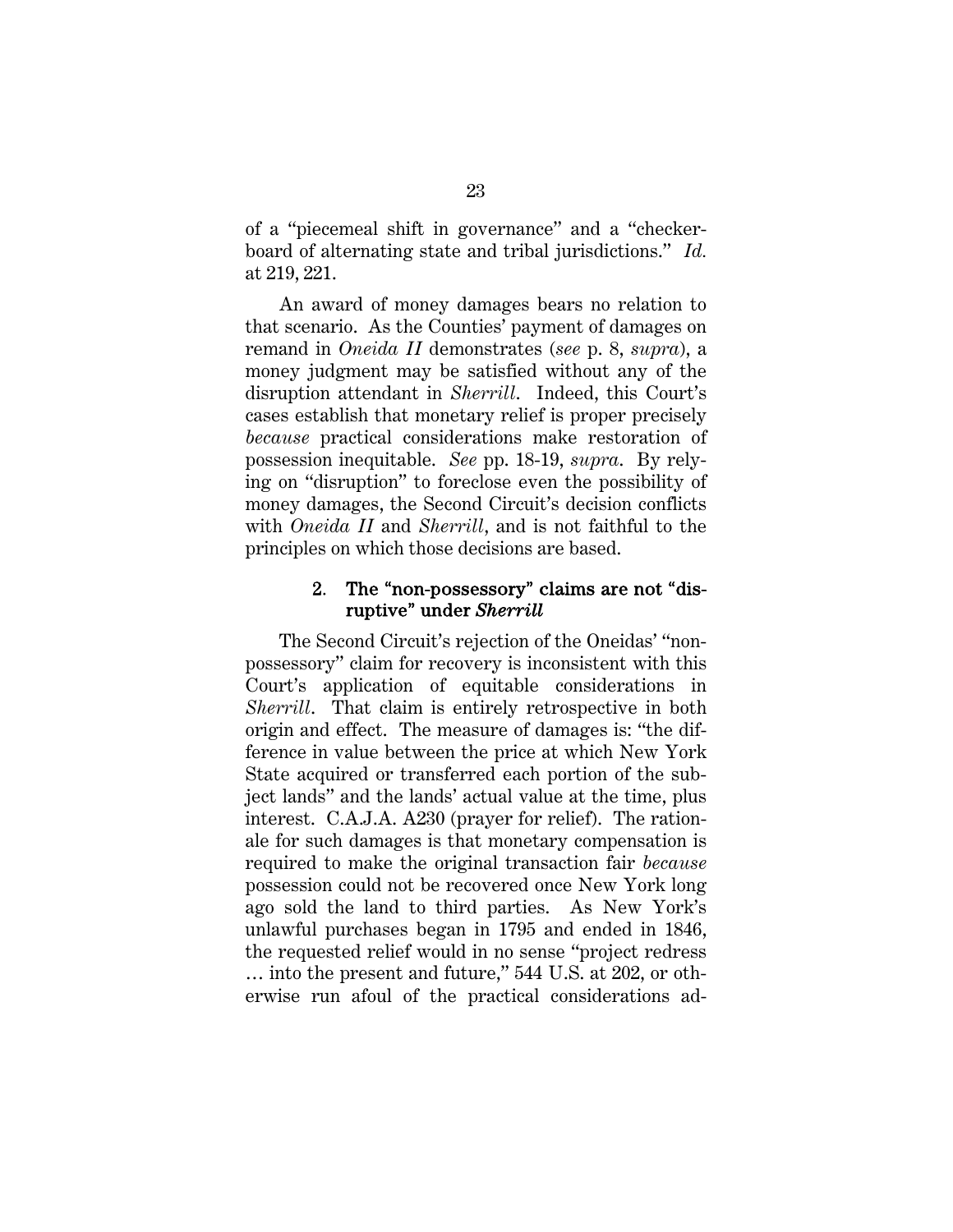dressed in *Sherrill*. *See, e.g., Shoshone Tribe of Indians*  v. *United States*, 299 U.S. 476 (1937) (calculating just compensation to tribe on the basis of the land's value at the time of the original dispossession, plus interest).<sup>7</sup>

An award of damages to the Oneidas on the basis of the fair market value of the lands at the time that New York acquired them does not require any consideration of possession of the lands since then. New York's gain from buying the Oneidas' land for less than its true value is set forth in the State's own meticulous records from the time, which were included in the record below. C.A.J.A. A612-A619, E668-E697.

The Second Circuit denied the Oneidas' alternative request for such damages on the ground that it "effectively 'asks this Court to overturn years of settled land ownership.'" App. 45a (quoting *Cayuga*, 413 F.3d at 275). But an award of damages on the Oneidas' "nonpossessory" claim would do no such thing. Rather, by directing that the Oneidas receive adequate compensation for the original transactions, the court would effectively *affirm* subsequent transfers and the titles of current landowners by recognizing that title had passed through transactions that could not be unwound. *See, e.g., United States* v. *Minnesota*, 270 U.S. 181, 206 (1926) (awarding damages in lieu of canceling patent where unlawfully acquired land had been sold to third parties). Such an award would bring a final resolution to this dispute and put to rest any concern over potential disturbance to titles in the affected region.

 $\overline{7}$  $\frac{7}{1}$  In fact, New York advocated for that very measure of damages in *Cayuga*, in order to reduce its liability. *Cayuga* Appellants' Br. 218, *available at* 2003 WL 24300625.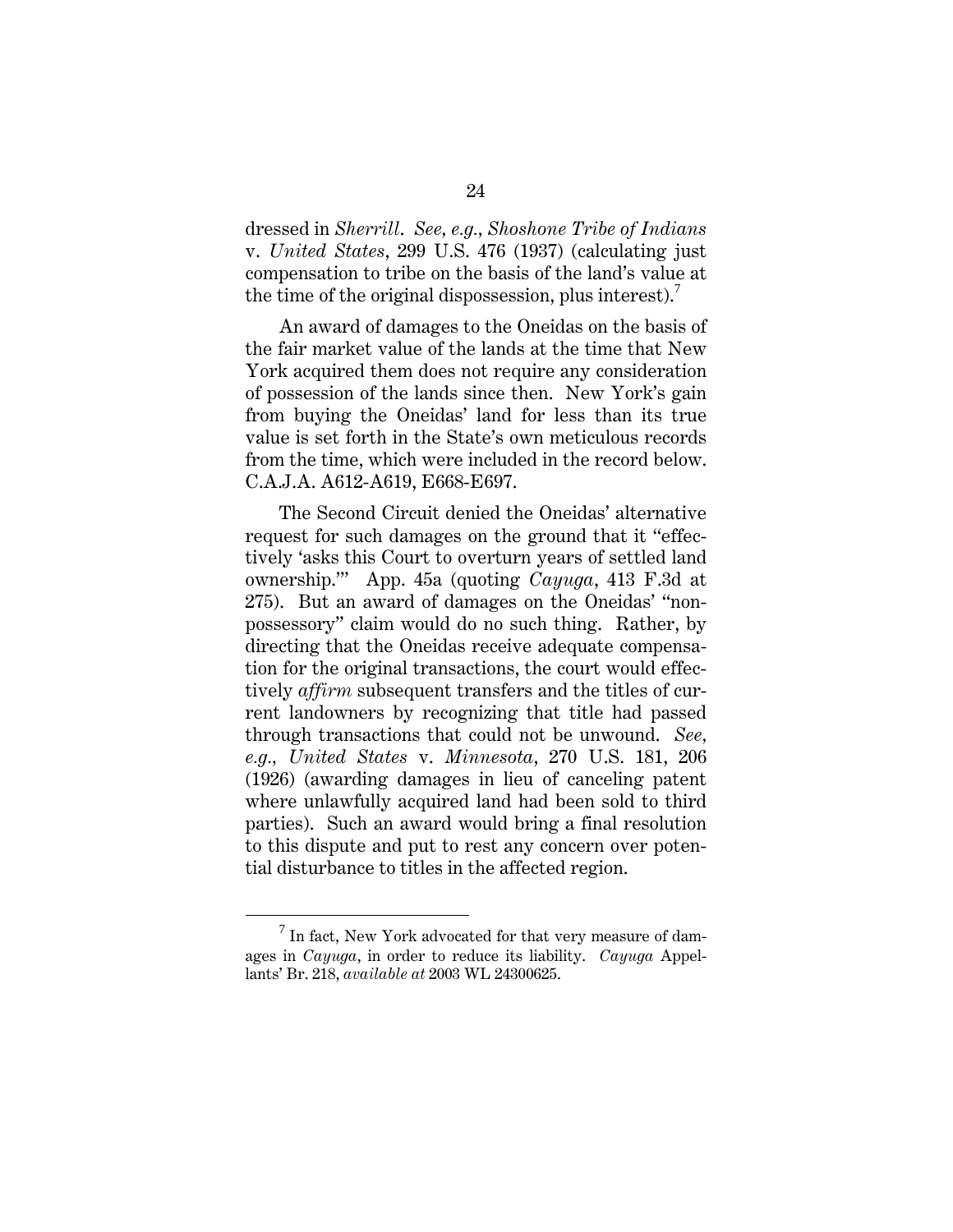### C. This Case Is Distinct From *Cayuga* In Critical Respects

This Court's denial of certiorari in *Cayuga* does not warrant denial of the present petition, for this case is distinct in several critical respects. First, the Cayugas did not bring a fair-compensation claim and *expressly rejected* a measure of damages that looked to the difference between the true value of the land and the price paid to the tribe at the time of conveyance. *See Cayuga* Appellees' Br. 164-165, *available at* 2003 WL 24300617. Presumably because the Cayugas had already been paid for that difference in an earlier settlement with the State,<sup>8</sup> they sought damages that were premised on the tribe's ongoing right to possession (through either an award of the *current* fair market value of the subject lands or trespass damages for the years since New York acquired them). In contrast, the Oneidas have presented one measure of damages that does not look past the State's final acquisition in 1846 (except to the extent of any interest that might be warranted) and that does not imply any tribal right of possession after that date.

Second, unlike the Oneidas, the Cayugas sought to continue their pursuit of ejectment of current landowners in an effort to regain possession of the subject lands. *Cayuga* Appellees' Br. 149-162. The Cayugas' pursuit of ejectment thus gave force to the concern that

<sup>8</sup> <sup>8</sup> New York acquired the Cayuga lands for 4 shillings per acre and promptly sold them for 16 shillings an acre; in 1909, the New York legislature authorized a payment to the tribe for that difference, then calculated at \$247,609.33. *See People ex rel. Cayuga Nation of Indians* v. *Commissioners of Land Office*, 100 N.E. 735, 735-736 (N.Y. 1912).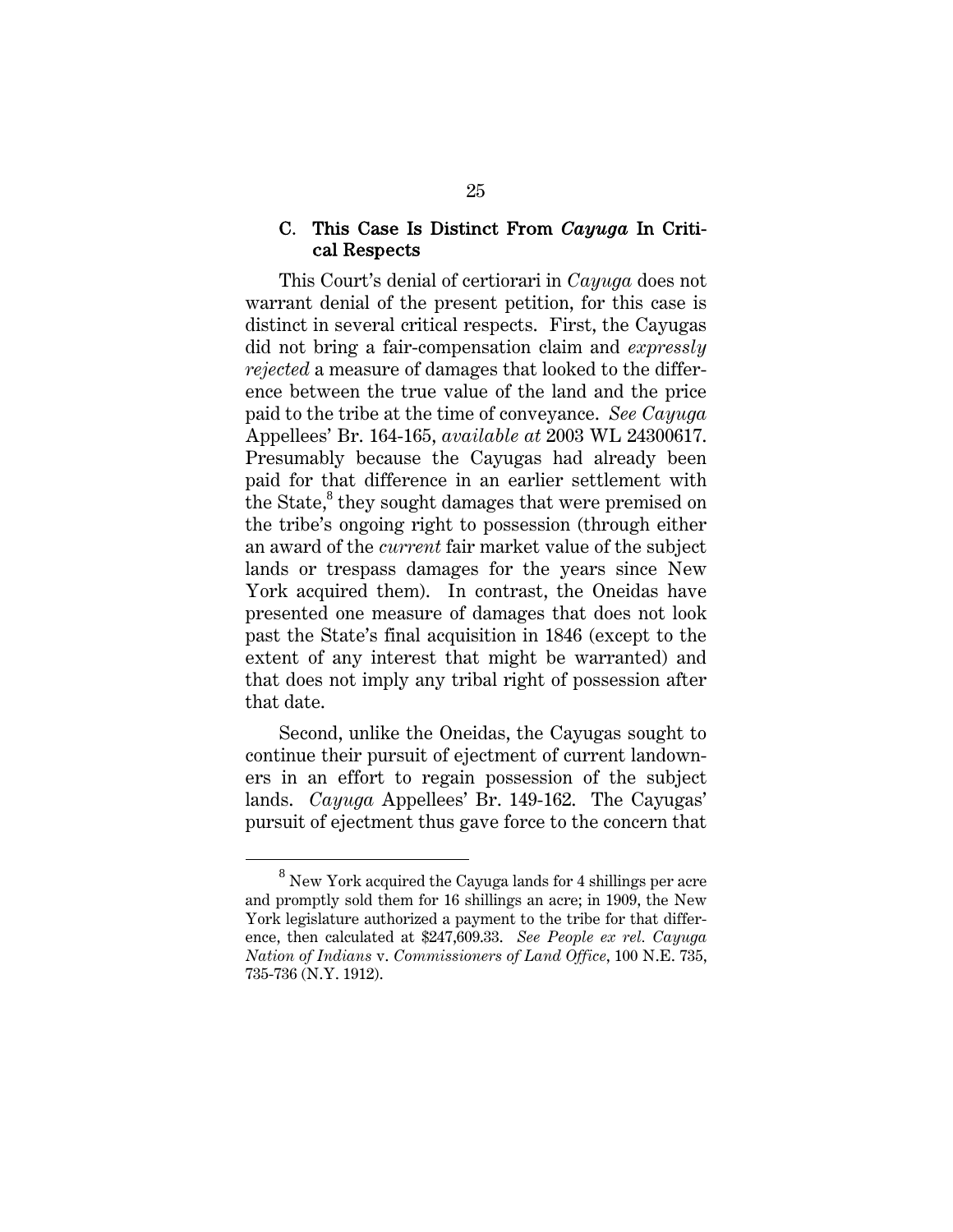recognition of a continuing possessory right could have "disruptive practical consequences." *Sherrill*, 544 U.S. at 219.The Oneidas have taken the opposite approach. Even before this Court's decision in *Sherrill*, they abandoned any claim of ejectment and in no way seek to disturb the title or possession of any current landowner.

Finally, while the Oneidas believe that *Cayuga* was wrongly decided, the decision could be read (and reconciled with this Court's cases) as an application of the traditional equitable doctrine of laches. *See* 413 F.3d at 277 ("We thus hold that the doctrine of laches bars the possessory land claim presented by the Cayugas here."). Because *Oneida II* did not completely foreclose the defense of laches, *see* 470 U.S. at 244 n.16, it was possible to construe *Cayuga* to avoid a direct conflict with the decisions of this Court. *See Cayuga*, 413 F.3d at 274. That is no longer true. The Second Circuit has now expressly abandoned any reliance on laches—and, with it, whatever restraint was present in *Cayuga*. *See*  App. 25a (dismissing "laches" as merely "a convenient shorthand" and its doctrinal elements as "not ultimately important"). As there is no longer any way to reconcile the law of the Second Circuit with that of this Court, certiorari is warranted.

## II. THE DECISION BELOW NULLIFIES CONGRESS'S CON-SIDERED JUDGMENT TO ALLOW TRIBES TO MAINTAIN CLAIMS ARISING FROM THE ILLEGAL ACQUISITION OF THEIR LAND

The court of appeals' invocation of "equitable considerations" to bar the Oneidas' claim also improperly encroaches on Congress's domain. The Oneidas' claim for money damages was brought within the statute of limitations that Congress prescribed for Indian land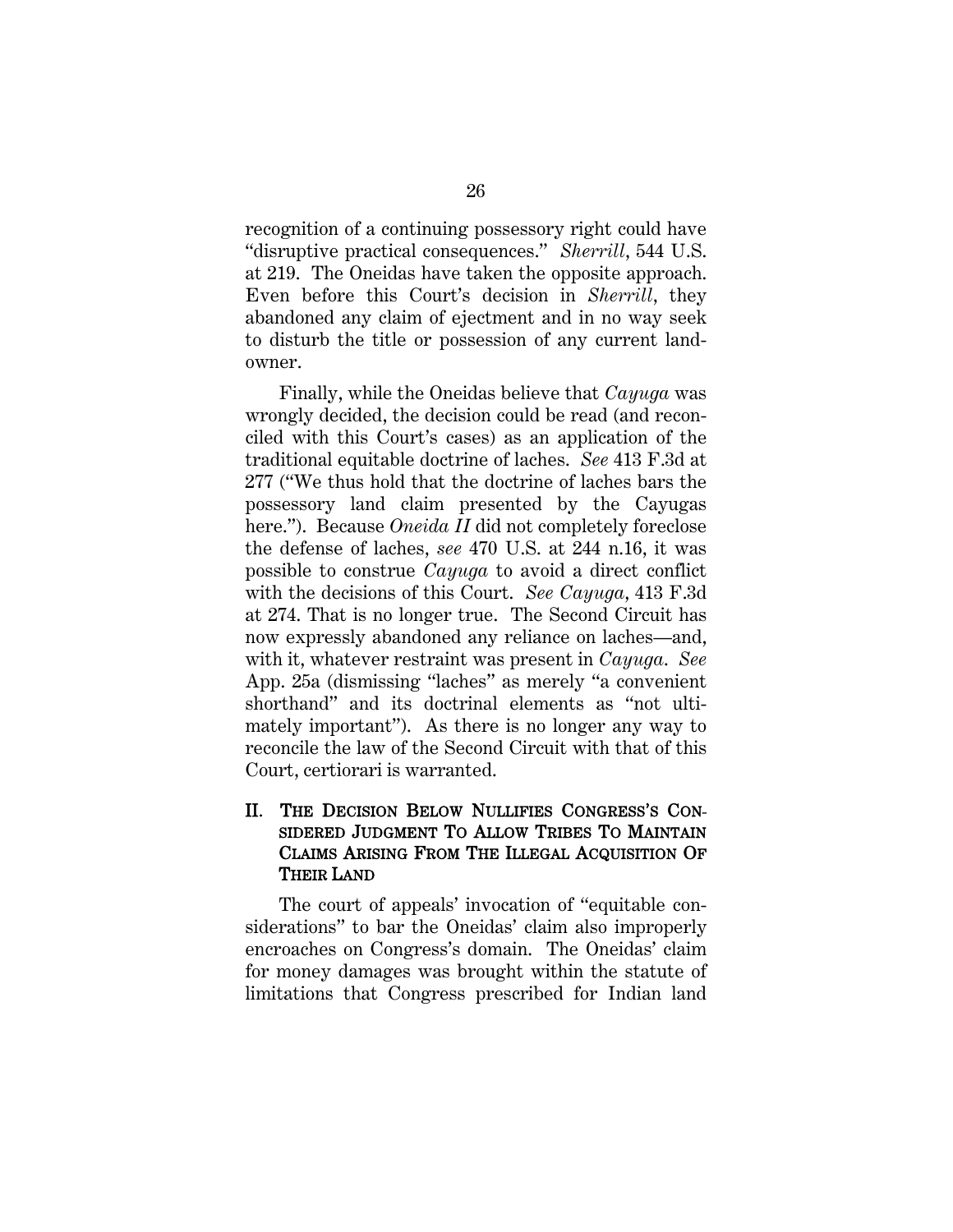claims like those here; in the judgment of Congress, as embodied in ICLA, the claim was timely and ought to be heard on its merits in federal court. The court of appeals was not free to substitute its own judgment on the timeliness of such claims for that of Congress.

This Court's review is needed to correct the court of appeals' failure to respect the limitations on the judicial role. Whether and when claims like the Oneidas' may be brought implicate the sort of "social balancing that is better left to Congress." *United States* v. *Oakland Cannabis Buyers' Coop.*, 532 U.S. 483, 491 n.4 (2001). Where Congress has enacted legislation to implement its considered judgment on a matter of public policy, "[c]ourts of equity cannot, in their discretion, reject the balance that Congress has struck" in favor of their own. *Id.* at 497. To the contrary, the appropriate length of time in which a claim for damages may be brought is "quintessentially the kind of judgment to be made by a legislature." *Agency Holding Corp.* v. *Malley-Duff & Assocs., Inc.*, 483 U.S. 143, 169 (1987) (Scalia, J., concurring in the judgment). Thus, this Court recognized long ago that "[l]aches within the term of the statute of limitations is no defense at law." *United States v. Mack*, 295 U.S. 480, 489 (1935).<sup>9</sup> Other courts of appeals faithfully adhere to that principle in a wide array of legal contexts.<sup>10</sup>

<sup>9</sup> Although laches may in certain cases limit equitable relief within a statutory limitations period, the district court found (App. 83a) that the elements of laches were not met here—a finding the Second Circuit did not disturb.

<sup>10</sup> *See United States* v. *Rodriguez-Aguirre*, 264 F.3d 1195, 1207-1208 (10th Cir. 2001) ("Because laches is a judicially created equitable doctrine, whereas statutes of limitations are legislative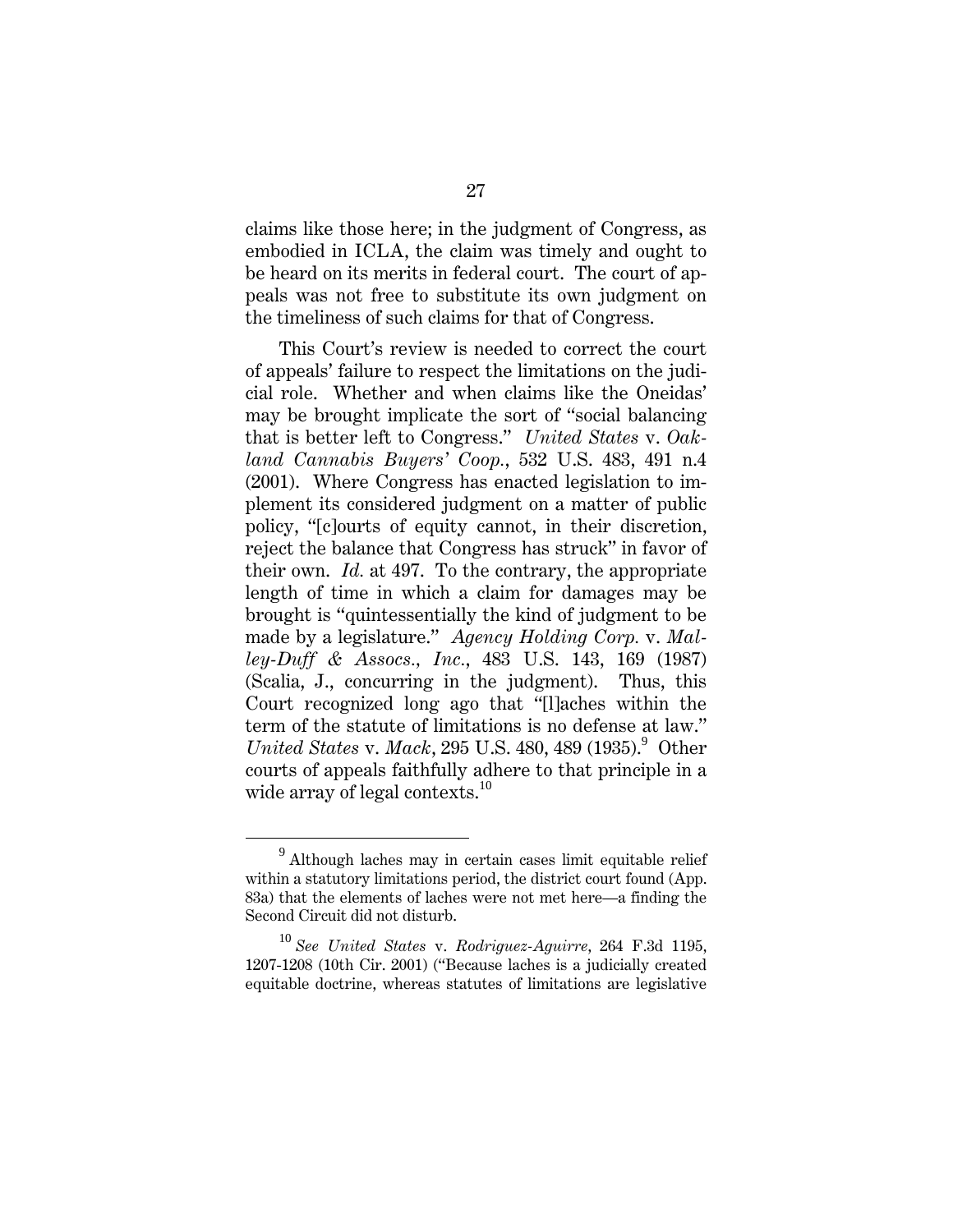This principle—that equitable considerations like those invoked by the court of appeals cannot be used to displace explicit congressional statutes of limitations is especially important in the context of Indian land claims, where the United States has a special trust relationship with the tribes, where Congress exercises plenary authority, and where Congress considered *the very claims the court of appeals barred* in passing the statute of limitations. In fashioning the statutory regime for administration of these claims (including the fixing of both their date of accrual and the applicable statute of limitations), Congress was acutely aware of the nature of the claims, in particular that they arose from violations of law dating back two centuries, and the potential effects of allowing those claims to be vindicated in federal court. Congress nonetheless permitted pre-1966 Indian land claims to be carried forward and brought within the prescribed statute of limitations, and indeed repeatedly extended the limitations period to ensure that these claims would be heard in the courts. *See* pp. 5-7, *supra*.

The court of appeals' disregard of Congress' careful work in favor of its own conception of equity was improper. *See Oakland Cannabis*, 532 U.S. at 497. What makes the court of appeals' decision particularly troubling is that the court considered precisely the same facts and circumstances that Congress considered in

 $\overline{a}$ 

enactments, it has been observed that in deference to the doctrine of the separation of powers, the Supreme Court has been circumspect in adopting principles of equity in the context of enforcing federal statutes."); *accord Lyons P'ship* v. *Morris Costumes, Inc*., 243 F.3d 789 (4th Cir. 2001); *Miller* v. *Maxwell's Int'l Inc.*, 991 F.2d 583, 586 (9th Cir. 1993); *Morgan* v. *Koch*, 419 F.2d 993, 996 (7th Cir. 1969).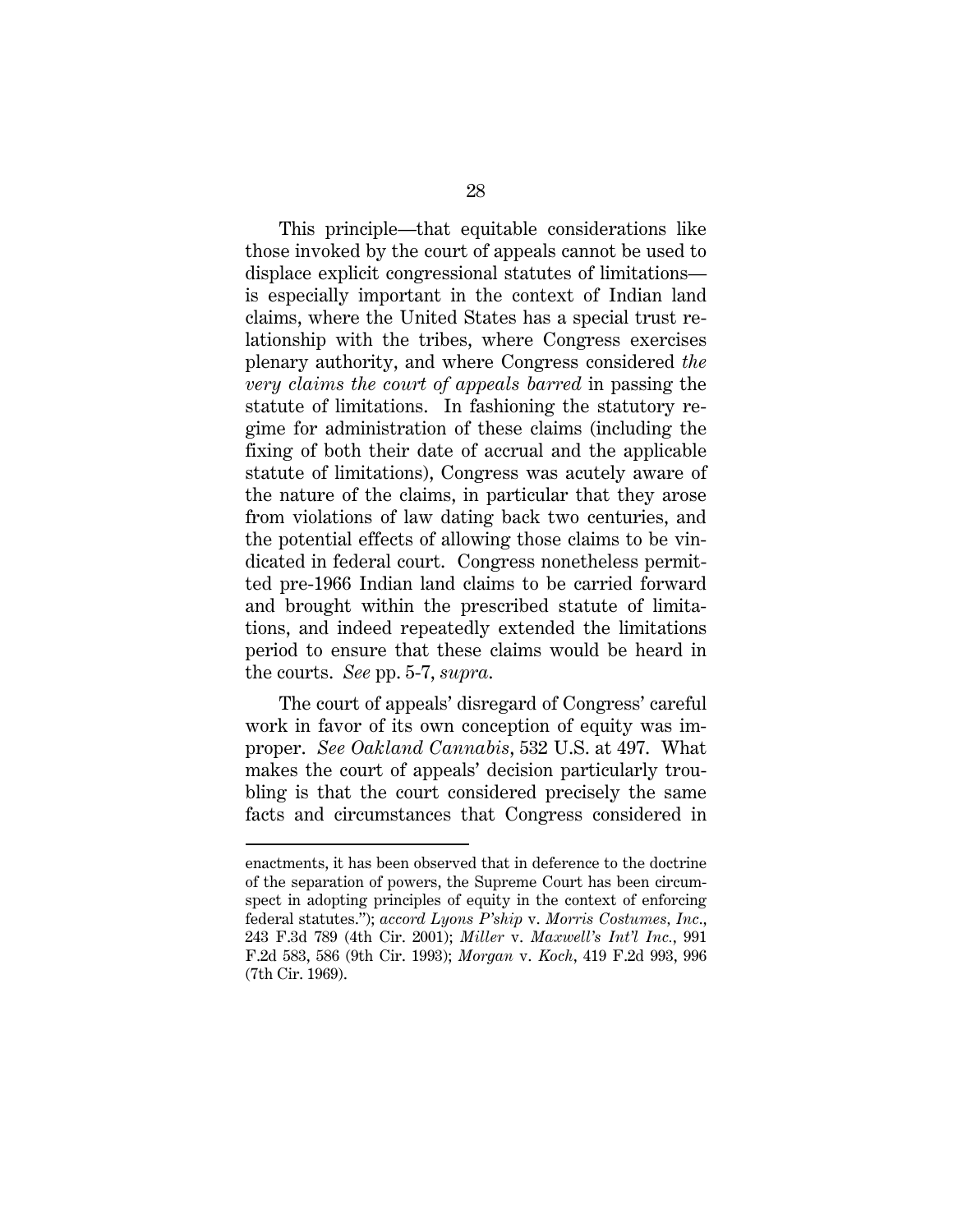fashioning the statute of limitations for Indian land claims (including, explicitly, the Oneidas'), and yet nonetheless reached a contrary conclusion about the fairness of Indians bringing their land claims for monetary damages in the latter half of the twentieth century. In applying its quasi-laches bar, the court of appeals emphasized the "tremendous expanse of time separat[ing] the events forming the predicate" for the claims and their assertion (App. 24a), the fact that the "subject lands have passed into the hands of a multitude of entities and individuals" (*id.*), and the "degree to which [the Indians'] claims upset the justifiable expectations of individuals and entities far removed from the events giving rise to the plaintiffs' injury" (App. 25a-26a). Congress considered each of these factors in enacting and revising the statutory regime for Indian land claims, and thus in determining that claims like the Oneidas' should proceed to adjudication on the merits rather than be dismissed as untimely.

Congress was well aware of the age of the claims, *see, e.g*., S. Rep. No. 95-236, at 2 (1977) ("Many of these claims go back to the 18th and 19th centuries[.]"), and acted in full recognition of the contention that the claims' vindication might somehow prove disruptive to the settled expectations of the individuals who presently reside on Indian land.<sup>11</sup> Congress, moreover, was

<sup>11</sup> *See, e.g*., S. Rep. No. 96-569, at 9 (1980) ("This committee is well aware of the magnitude of the eastern land claims and the effect such claims are having in the jurisdictions where they may be litigated." (letter of Assistant Secretary of Indian Affairs Forrest Gerard to Senate Committee on Indian Affairs)); *see also* 123 Cong. Rec. 22,169 ("The situation would be ludicrous if it were not so serious and if the very homes and property of the people in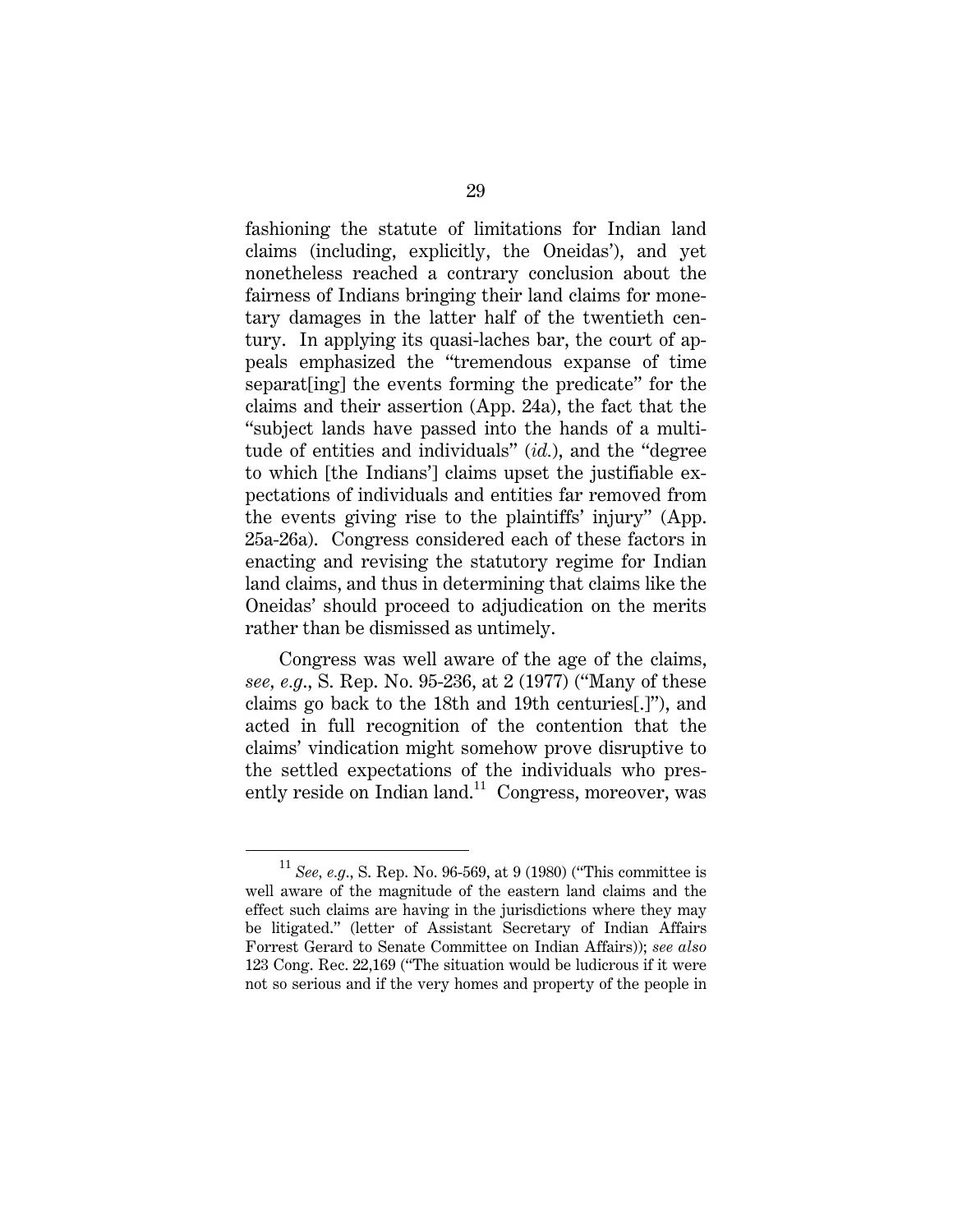specifically aware of the age and scope of the Oneidas' claim.<sup>12</sup> Congress also heard submissions about the asserted "inequity and injustice" of vindicating the Indian claims,<sup>13</sup> but nonetheless determined that such claims should proceed. The court of appeals effectively vindicated the minority opinion in Congress by weighing the precise equities that Congress considered, and substituting for Congress's own judgment the panel majority's contrary view.<sup>14</sup>

Even under much more commonplace circumstances, this Court has held that a statute of limitations enacted by Congress is "definitive" and, for the courts' purposes, the "end of the matter." *Holmberg* v. *Armbrecht*, 327 U.S. 392, 395 (1946). "Although any statute

 $\overline{a}$ 

this country were not affected and were not endangered." (statement of Rep. Moorhead)).

<sup>12</sup> *See* 123 Cong. Rec. 22,165 (1977) ("The Oneida Indian Nation claim in New York State is for approximately 240,000 acres of land and will affect a minimum of 20,000 defendants." (statement of Rep. Cohen)); *see also id*. at 22,170 (litigation of the Oneidas' claims could "wreck the economy of the region" (statement of Rep. Hanley)).

<sup>13</sup> *See* 123 Cong. Rec. 22,502 (1977) (expressing "concern[] about the basic inequity and injustice of reaching back as far as 180 years in prosecuting Indian claims that long ago would have been extinguished by any other rule of law against any other citizens in this country." (statement of Rep. Foley)).

<sup>&</sup>lt;sup>14</sup> Congress's intent that Indian land claims should proceed was not merely theoretical, as evidenced by the numerous congressional acts ratifying settlements of such claims, providing compensation to the tribes. *See, e.g.*, Maine Indian Claims Settlement Act, 25 U.S.C. §§ 1721 *et seq.*; Rhode Island Indian Claims Settlement Act, 25 U.S.C. §§ 1701 *et seq.*; Mohegan Nation (Connecticut) Land Claims Settlement Act, 25 U.S.C. §§ 1775 *et seq*.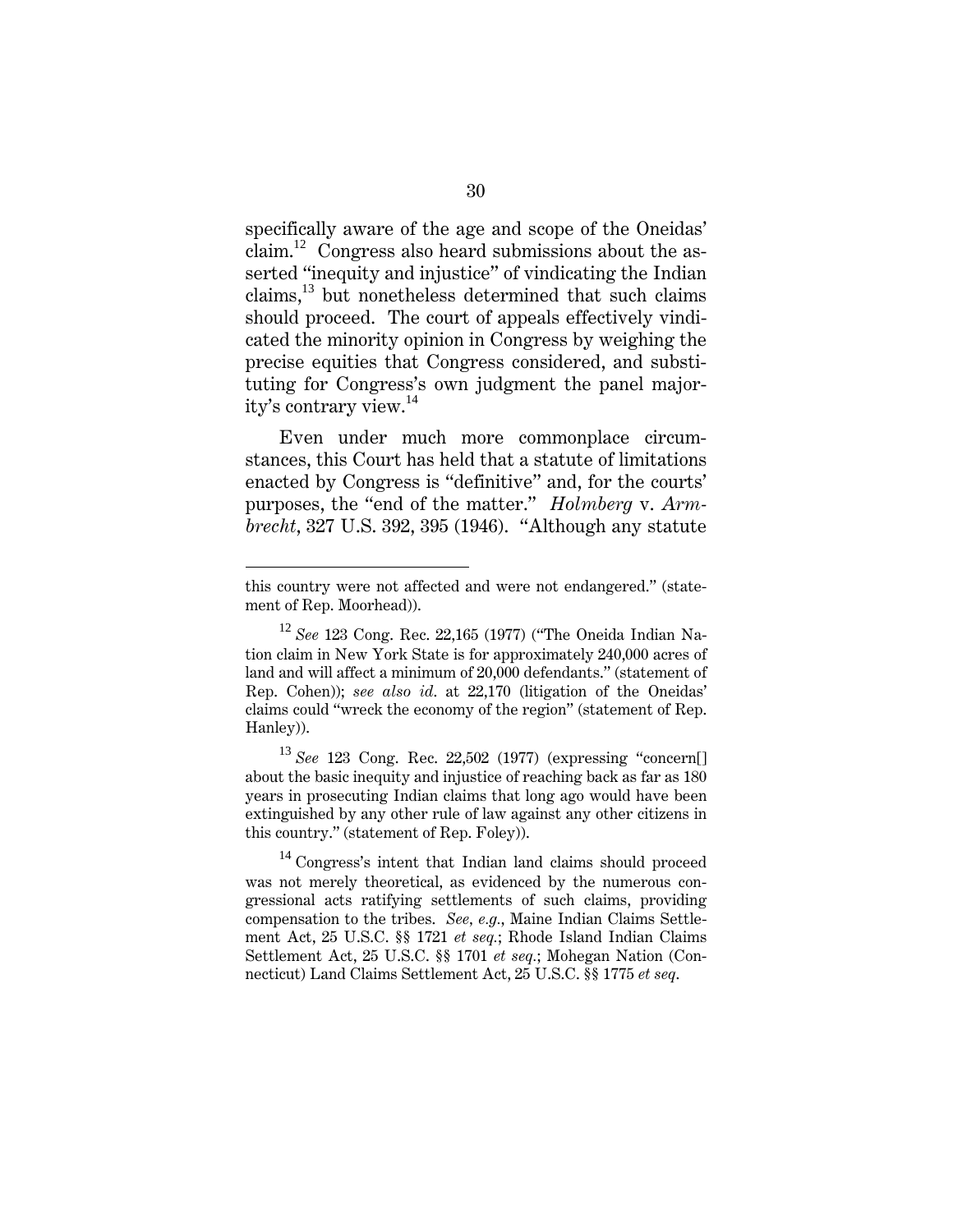of limitations is necessarily arbitrary, the length of the period allowed for instituting suit inevitably reflects a value judgment concerning the point at which the interests in favor of protecting valid claims are outweighed by the interests in prohibiting the prosecution of stale ones." *Johnson* v. *Railway Exp. Agency, Inc.*, 421 U.S. 454, 463-464 (1975). Indian land claims present a particularly forceful case for the proposition that categorical decisions about staleness and timeliness of claims are a matter of "social balancing that is better left to Congress." *Oakland Cannabis*, 532 U.S. at 491 n.4. Legitimate arguments based on policy and fairness can be made on either side of the debate about the wisdom of allowing Indian land claims to go forward, but Congress is best positioned to balance those considerations—and courts must honor Congress's judgment.

This Court has repeatedly emphasized the "institutional inappropriateness" of allowing a court to undermine a congressional balancing of interests "through the exercise of background equitable powers." *Lonchar* v. *Thomas*, 517 U.S. 314, 327, 328 (1996); *see, e.g.*, *Norwest Bank Worthington* v. *Ahlers*, 485 U.S. 197, 206 (1988) ("[W]hatever equitable powers remain in the bankruptcy courts must and can only be exercised within the confines of the Bankruptcy Code."); *Mobil Oil Corp.* v. *Higginbotham*, 436 U.S. 618, 625 (1978) (court may not award damages for loss of society where statute limits recovery to pecuniary loss, because "[i]n the area covered by the statute, it would be no more appropriate to prescribe a different measure of damages than to prescribe a different statute of limitations, or a different class of beneficiaries"). The court of appeals' decision deviates from this important principle, which forms the background against which Congress legislates, with ramifications wherever statutory law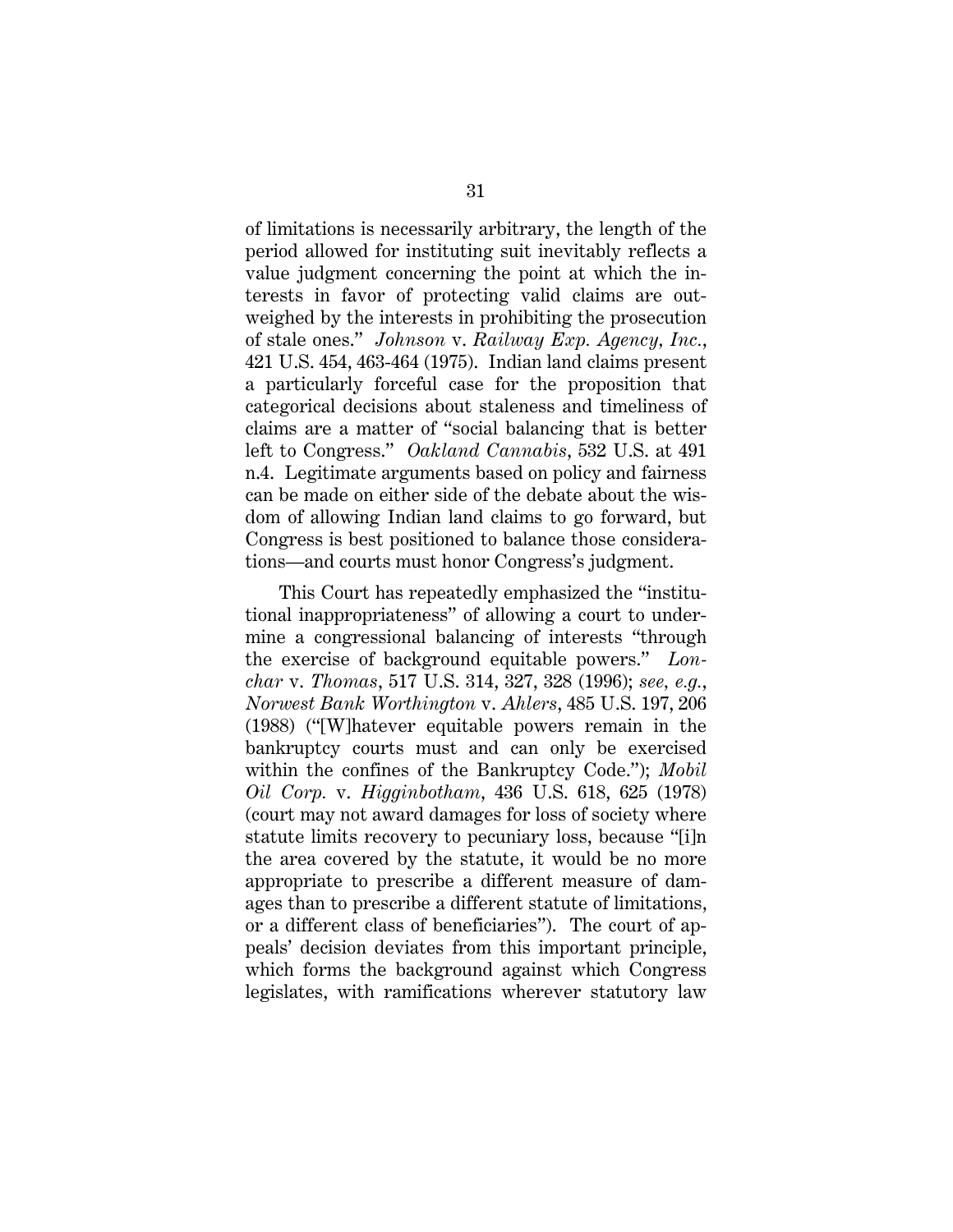and equitable powers meet. Review by this Court is needed to ensure that congressional policy judgments about the appropriate time in which a claim for damages may be brought are not set aside by judicial second-guessing.

## **CONCLUSION**

The petition for a writ of certiorari should be granted.